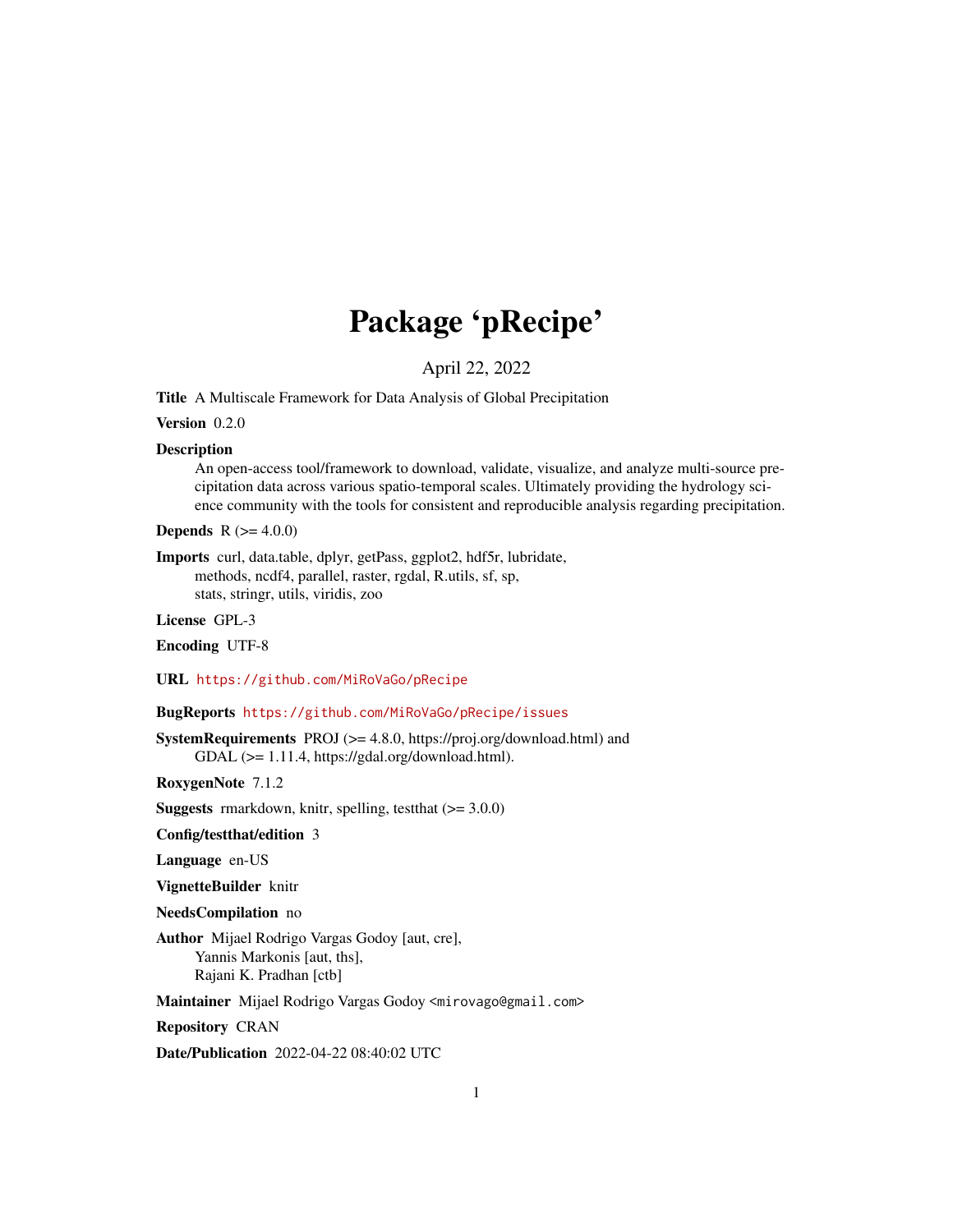## R topics documented:

|                                                                                                                  | 3              |
|------------------------------------------------------------------------------------------------------------------|----------------|
|                                                                                                                  | 3              |
|                                                                                                                  | $\overline{4}$ |
|                                                                                                                  | $\overline{4}$ |
|                                                                                                                  | 5              |
|                                                                                                                  | 5              |
|                                                                                                                  | 6              |
|                                                                                                                  | 6              |
|                                                                                                                  | $\overline{7}$ |
|                                                                                                                  | 8              |
|                                                                                                                  | 8              |
|                                                                                                                  | 9              |
|                                                                                                                  | 9              |
|                                                                                                                  | <b>10</b>      |
|                                                                                                                  | 10             |
|                                                                                                                  | 11             |
|                                                                                                                  | <sup>11</sup>  |
|                                                                                                                  |                |
|                                                                                                                  |                |
|                                                                                                                  | - 13           |
|                                                                                                                  |                |
|                                                                                                                  | - 14           |
|                                                                                                                  | 15             |
|                                                                                                                  | 16             |
|                                                                                                                  | 16             |
|                                                                                                                  | 17             |
|                                                                                                                  | 17             |
|                                                                                                                  | - 18           |
|                                                                                                                  |                |
|                                                                                                                  |                |
|                                                                                                                  |                |
|                                                                                                                  | 20             |
|                                                                                                                  | 20             |
|                                                                                                                  | 21             |
|                                                                                                                  | 21             |
|                                                                                                                  |                |
|                                                                                                                  | 23             |
|                                                                                                                  | 23             |
|                                                                                                                  | 24             |
| reformat_gpm_imergm $\ldots \ldots \ldots \ldots \ldots \ldots \ldots \ldots \ldots \ldots \ldots \ldots \ldots$ | 24             |
|                                                                                                                  | 25             |
|                                                                                                                  | 25             |
|                                                                                                                  | 26             |
|                                                                                                                  | 26             |
|                                                                                                                  | 27             |
|                                                                                                                  | 27             |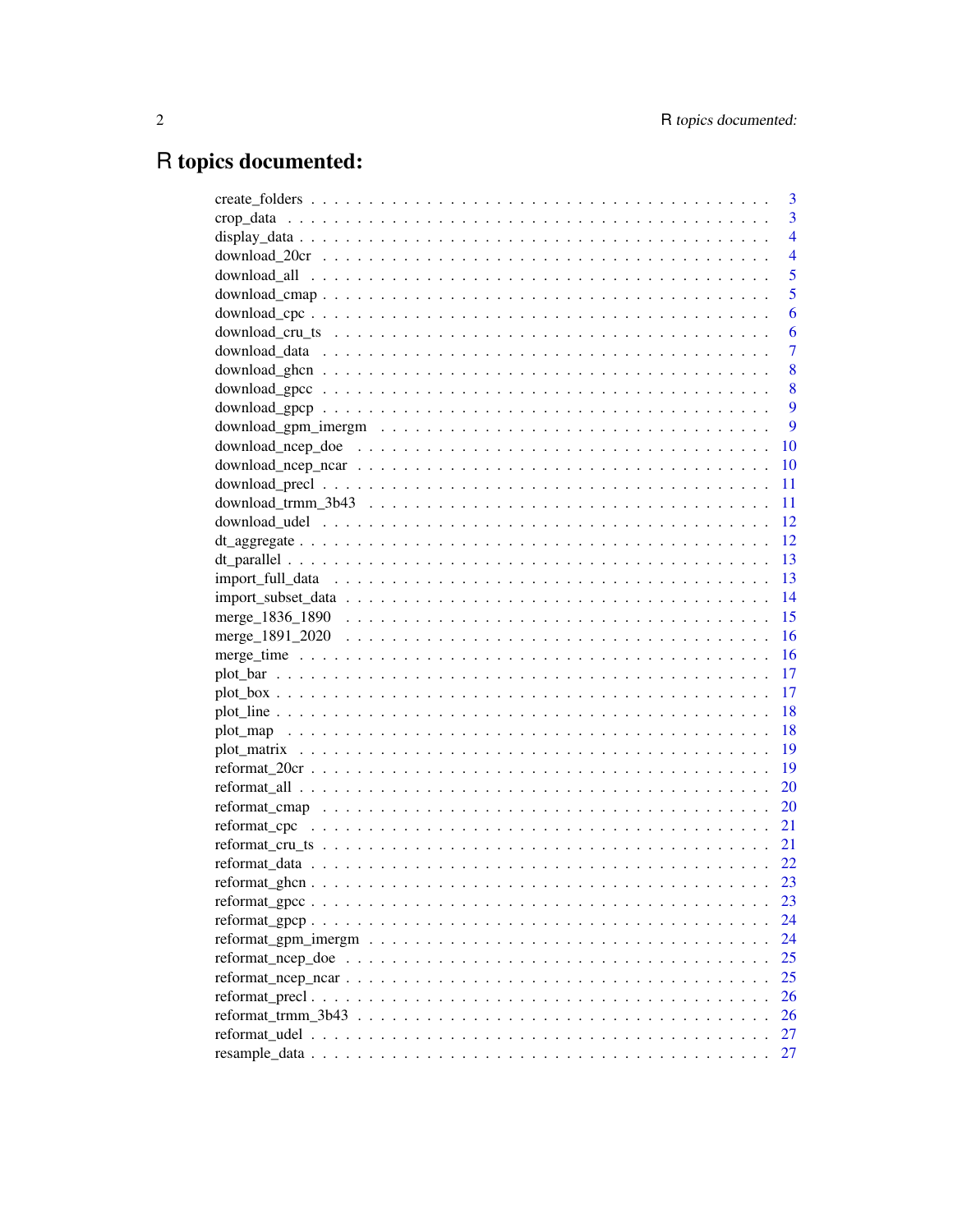## <span id="page-2-0"></span>create\_folders 3

#### **Index** [29](#page-28-0)

<span id="page-2-1"></span>create\_folders *Directory creator*

#### Description

Function for creating tidy folders to store pRecipe.

#### Usage

```
create_folders(destination)
```
## Arguments

destination a character string with the path where the folders will be created as follows:

- destination/data
	- destination/data/database
	- destination/data/raw
		- \* destination/data/raw/20cr
		- \* destination/data/raw/cmap
		- \* destination/data/raw/...

#### Value

No return value, called to create tidy directories for pRecipe.

crop\_data *Crop precipitation data sets*

#### Description

The function crop\_data crops the data sets using a shapefile mask.

#### Usage

```
crop_data(x, shp_path)
```
## Arguments

|          | a pRecipe data.table imported using import_full_data or import_subset_data. |
|----------|-----------------------------------------------------------------------------|
| shp_path | a character string with the path to the ".shp" file.                        |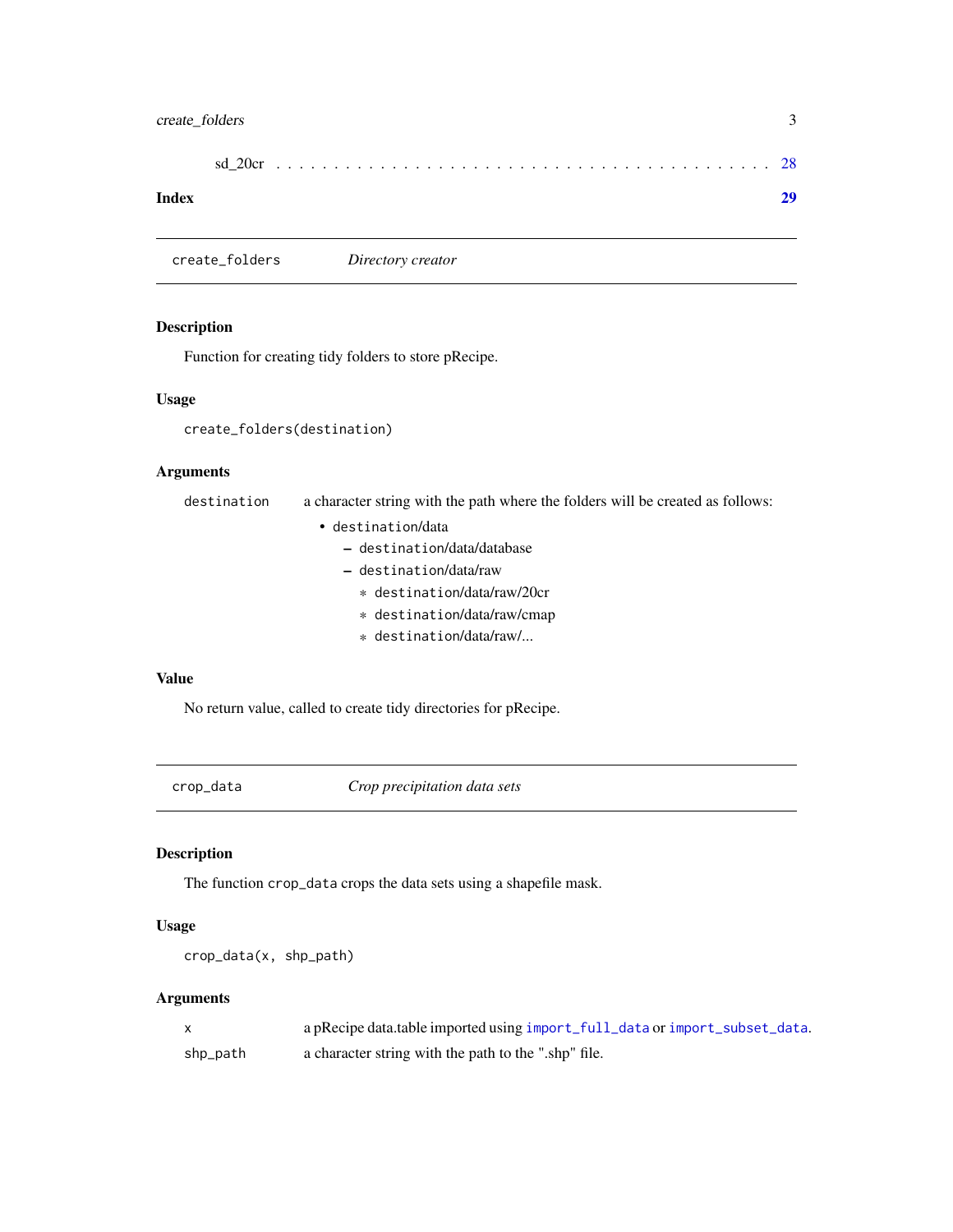#### Value

a data.table with the cropped data sets

#### Examples

```
## Not run:
x <- import_full_data(c("cru_ts", "cpc", "ghcn", "gpcp"), tempdir())
w <- crop_data(x, "cze.shp")
y <- import_subset_data(c("cru_ts", "cpc", "ghcn", "gpcp"), 2000, 2009,
c(12.24, 48.56, 18.85, 51.12), tempdir())
z <- crop_data(y, "cze.shp")
```

```
## End(Not run)
```
display\_data *Display available data sets*

#### Description

Function for displaying available data sets in pRecipe.

## Usage

display\_data()

## Value

a data.frame listing the data sets pRecipe is able to work with.

download\_20cr *20CR data downloader*

#### Description

Function for downloading 20CR NC files.

#### Usage

```
download_20cr(folder_path)
```
#### Arguments

folder\_path a character string with the path where the "raw" folder is located.

#### Value

<span id="page-3-0"></span>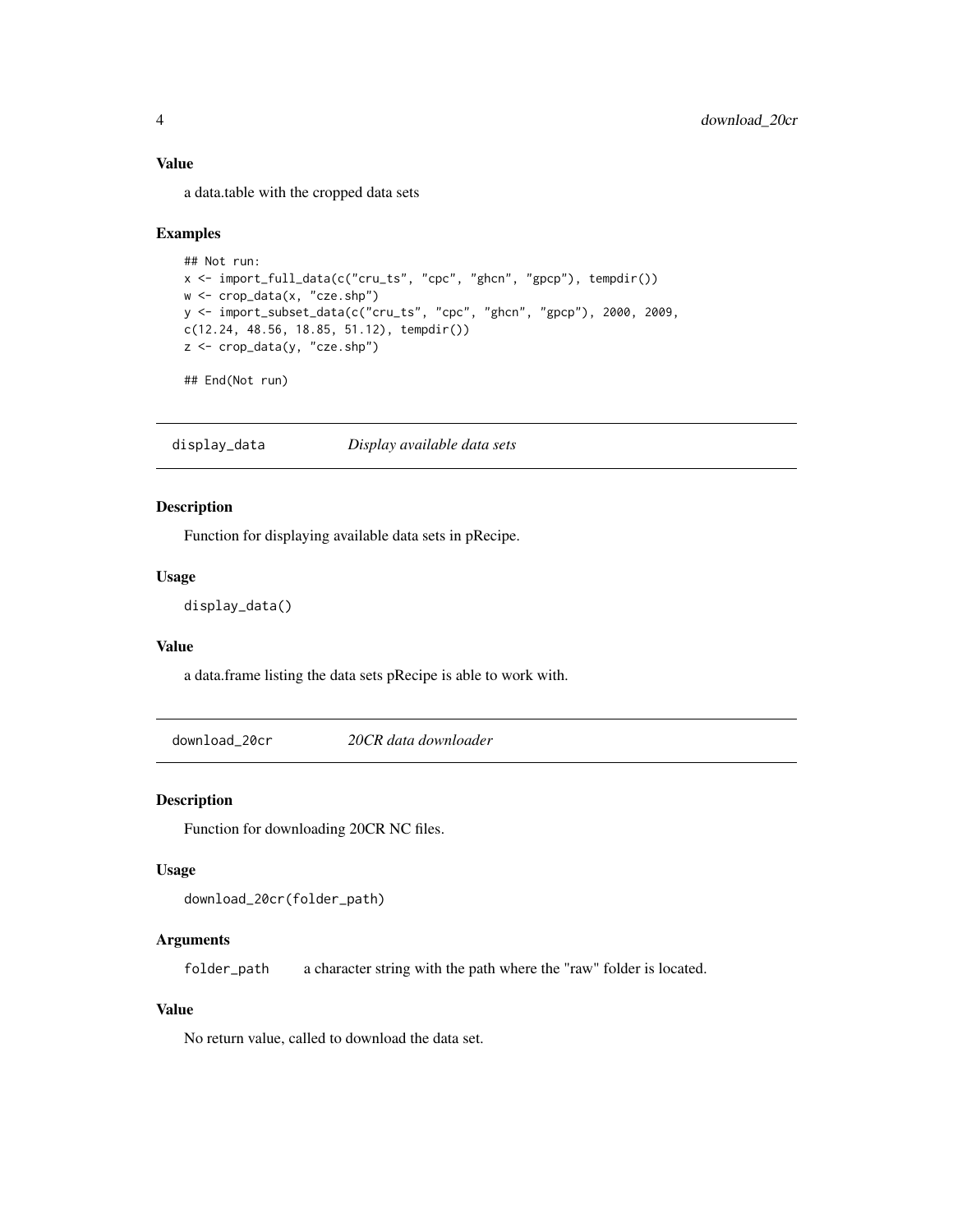<span id="page-4-0"></span>download\_all *All data downloader*

#### Description

Function for downloading GPCP NC file.

#### Usage

```
download_all(folder_path)
```
## Arguments

folder\_path a character string with the path where the "raw" folder is located.

#### Value

No return value, called to download the data set.

download\_cmap *CMAP data downloader*

## Description

Function for downloading CMAP NC files.

#### Usage

```
download_cmap(folder_path)
```
## Arguments

folder\_path a character string with the path where the "raw" folder is located.

## Value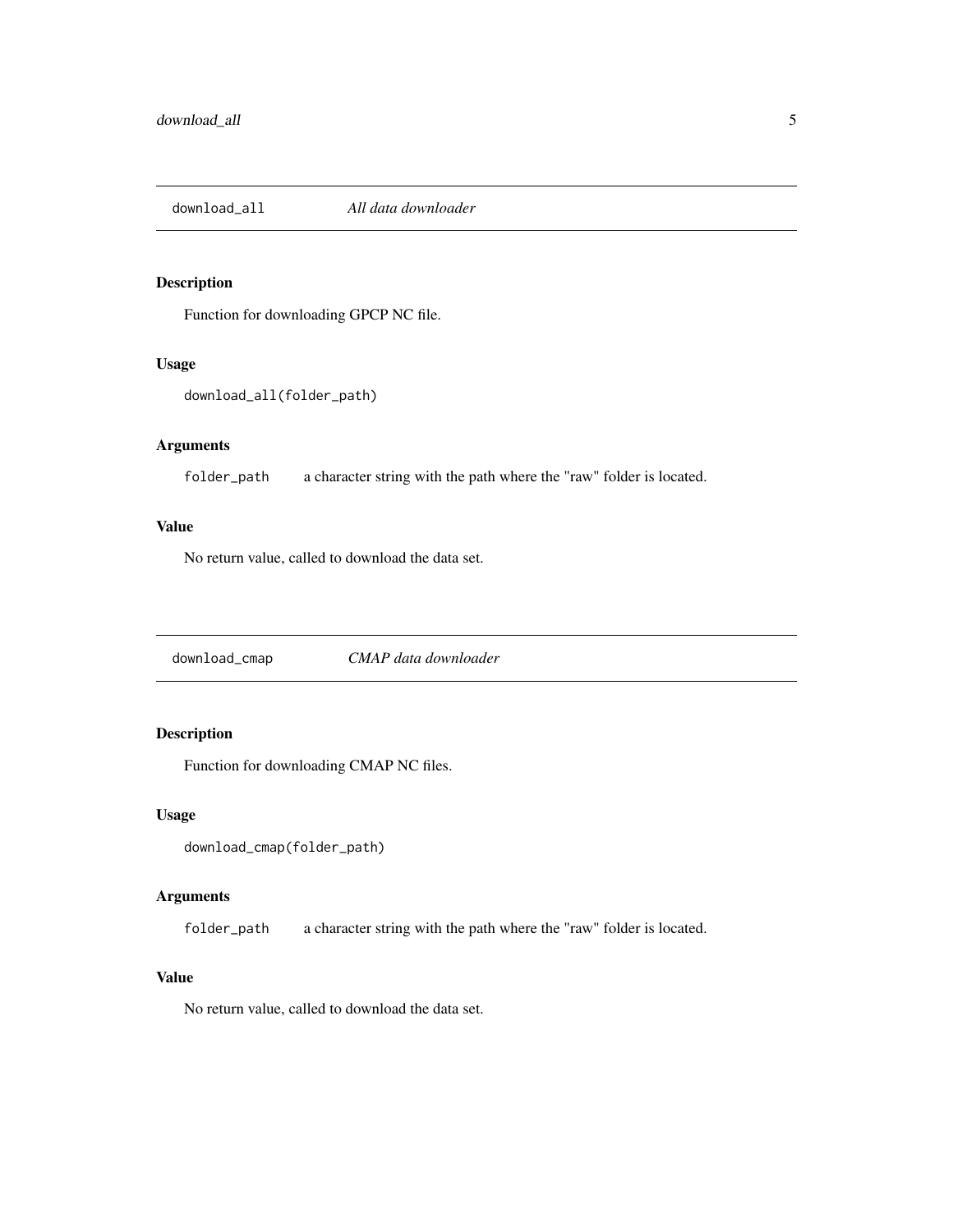<span id="page-5-0"></span>

Function for downloading CPC-GLOBAL NC files.

## Usage

```
download_cpc(folder_path, start_year = 1979, end_year = 2021)
```
## Arguments

| folder_path | a character string with the path where the "raw" folder is located.           |
|-------------|-------------------------------------------------------------------------------|
| start_vear  | numeric. Start year should be between 1979-2021.                              |
| end_year    | numeric. End year should be between 1979-2021, and should be greater or equal |
|             | to start year.                                                                |

## Value

No return value, called to download the data set.

download\_cru\_ts *CRU data downloader*

## Description

Function for downloading CRU\_TS NC.GZ file.

#### Usage

```
download_cru_ts(folder_path)
```
## Arguments

folder\_path a character string with the path where the "raw" folder is located.

## Value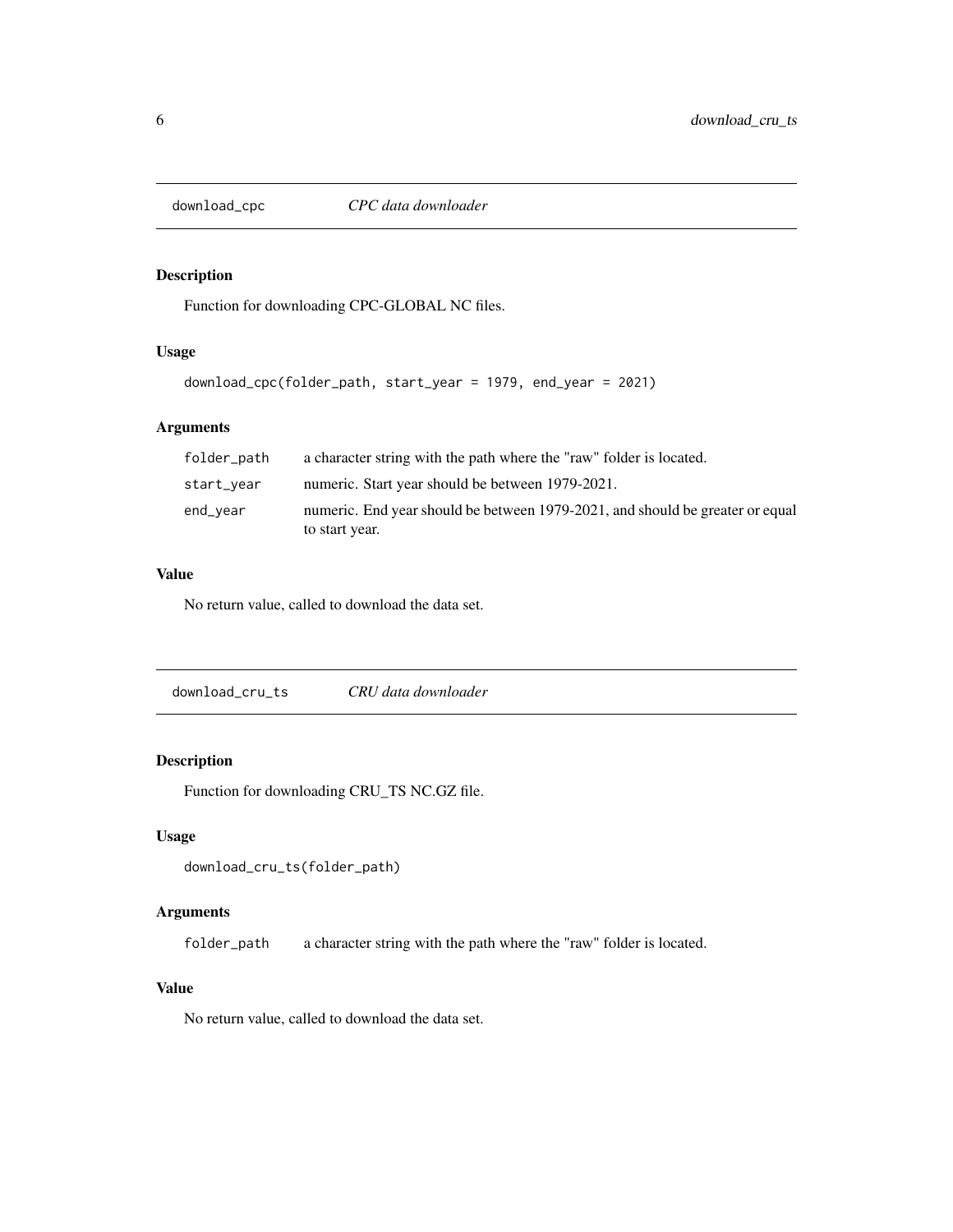<span id="page-6-0"></span>

The function download\_data downloads the selected data product.

#### Usage

```
download_data(name = "all", project_folder_path = ".", reformat = TRUE)
```
#### Arguments

name a character string with the name(s) of the desired data set. Suitable options are:

- "all" for all of the below listed data sets (default),
- "20cr" for 20CR v3,
- "cmap" for CMAP standard version,
- "cpc" for CPC-Global,
- "cru\_ts" for CRU\_TS v4.05,
- "ghcn" for GHCN-M v2
- "gpcc" for GPCC v2018,
- "gpcp" for GPCP v2.3,
- "gpm\_imergm" for GPM IMERGM Final v06,
- "ncep\_ncar" for NCEP/NCAR,
- "ncep\_doe" for NCEP/DOE,
- "precl" for PRECL,
- "trmm\_3b43" for TRMM 3B43 v7,
- "udel" for UDEL v501.

project\_folder\_path

a character string with the path where pRecipe will be hosted. Inside it the required subfolders will be created see [create\\_folders](#page-2-1)

reformat logical. If TRUE (default) the downloaded data sets are reformatted into data.table and stored in .Rds files. See [reformat\\_data](#page-21-1)

#### Value

No return value, called to download the required data sets.

## Examples

download\_data(c("cmap", "ghcn", "gpcp"), tempdir(), reformat = FALSE)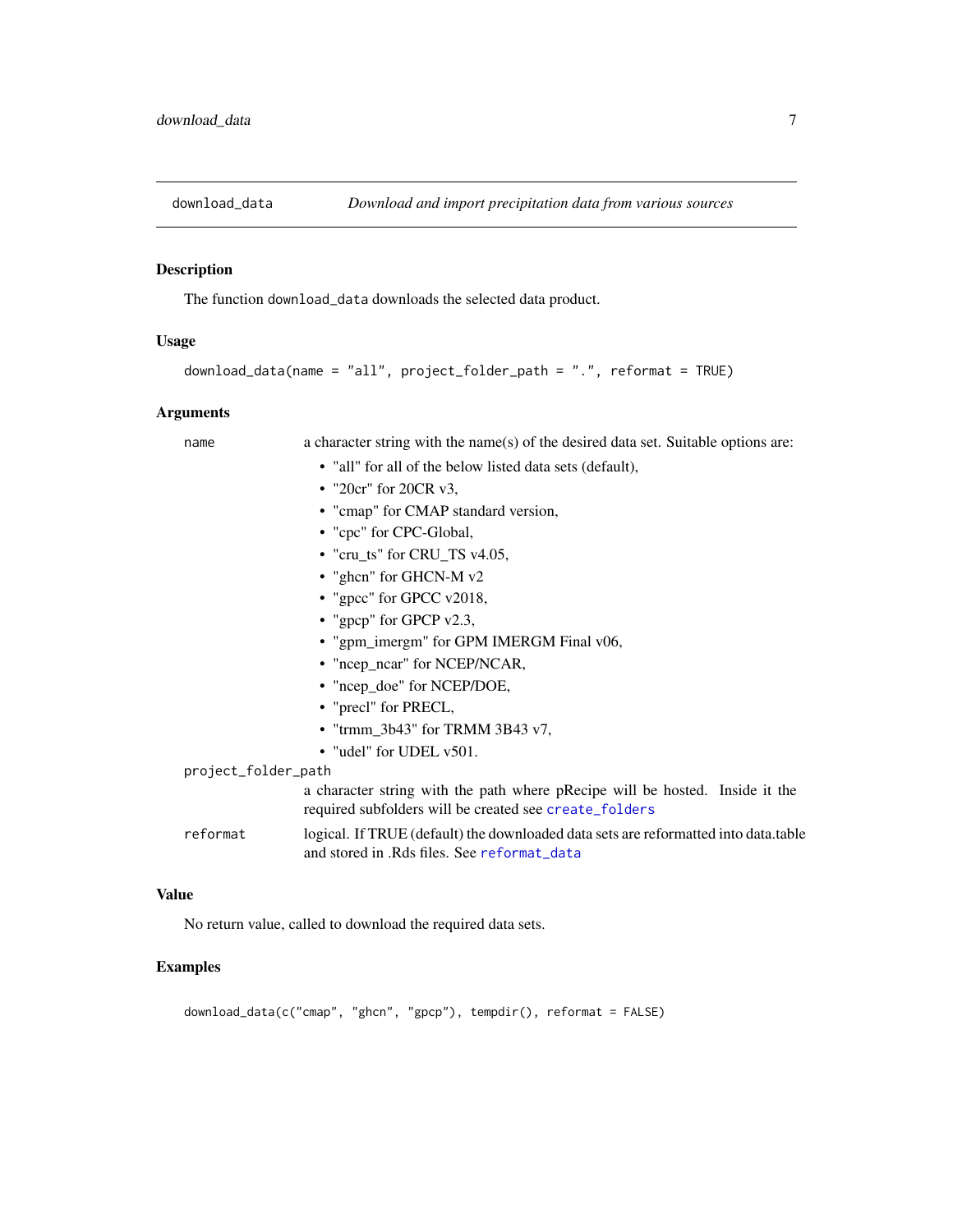<span id="page-7-0"></span>

Function for downloading GHCN-M NC file.

#### Usage

```
download_ghcn(folder_path)
```
## Arguments

folder\_path a character string with the path where the "raw" folder is located.

#### Value

No return value, called to download the data set.

download\_gpcc *GPCC data downloader*

## Description

Function for downloading GPCC NC file.

## Usage

```
download_gpcc(folder_path, resolution = 0.5)
```
## Arguments

| folder_path | a character string with the path where the "raw" folder is located. |
|-------------|---------------------------------------------------------------------|
| resolution  | numeric. Data spatial resolution. Suitable options are:             |
|             | $\cdot$ 0.5 for 0.5 degree,                                         |
|             | $\cdot$ 1 for 1 degree,                                             |
|             | $\cdot$ 2.5 for 2.5 degree.                                         |

## Value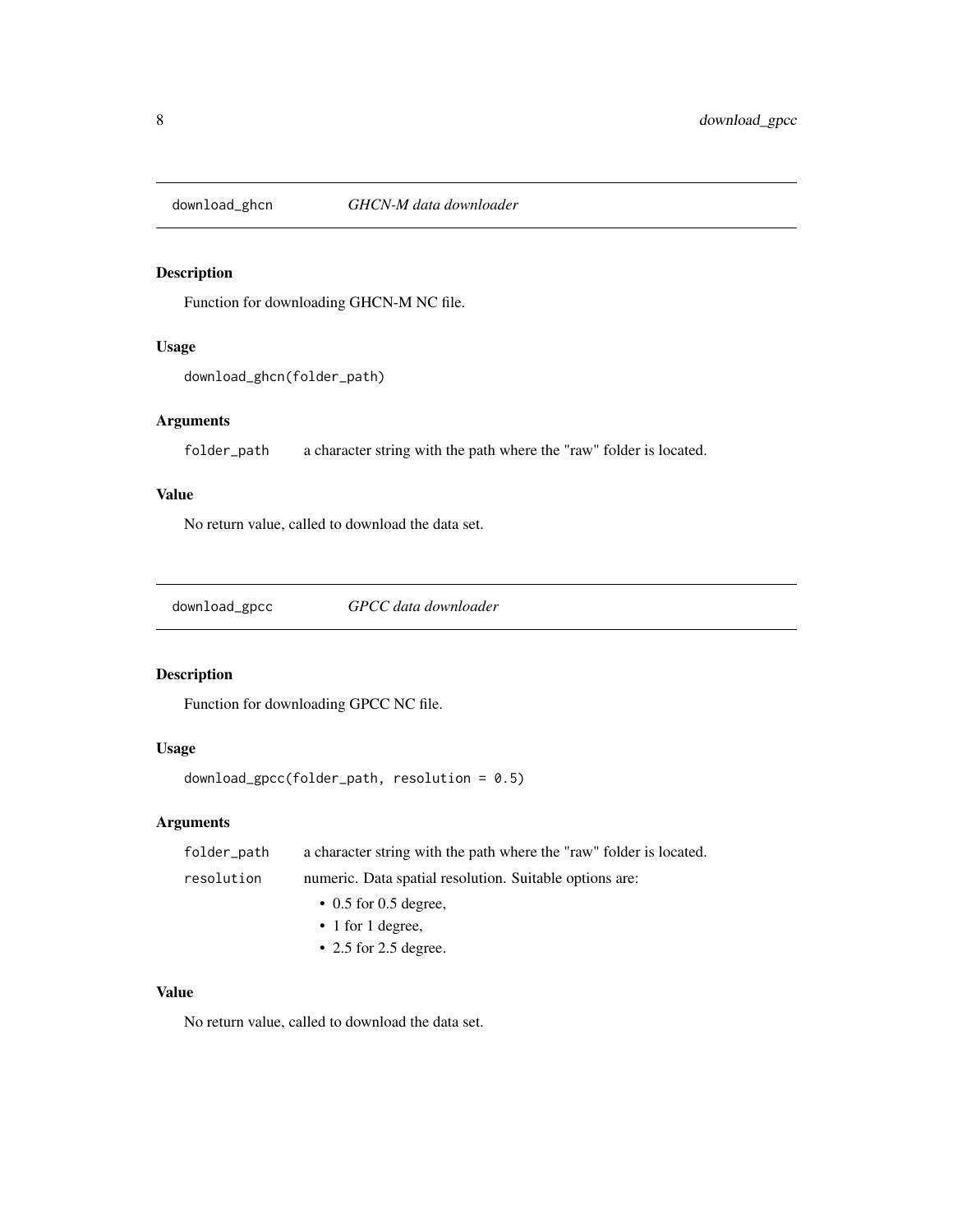<span id="page-8-0"></span>download\_gpcp *GPCP data downloader*

## Description

Function for downloading GPCP NC file.

#### Usage

download\_gpcp(folder\_path)

## Arguments

folder\_path a character string with the path where the "raw" folder is located.

#### Value

No return value, called to download the data set.

download\_gpm\_imergm *GPM data downloader*

#### Description

Function for downloading GPM HDF5 files.

## Usage

```
download_gpm_imergm(folder_path, start_year = 2000, end_year = 2020)
```
#### Arguments

| folder_path | a character string with the path where the "raw" folder is located.           |
|-------------|-------------------------------------------------------------------------------|
| start_year  | numeric. Start year should be between 2000-2020.                              |
| end_year    | numeric. End year should be between 2000-2020, and should be greater or equal |
|             | to start year.                                                                |

## Value

No return value, called to download the data set.

## Note

user must [Create an Earthdata account](https://urs.earthdata.nasa.gov) and [Link GES DISC](https://disc.gsfc.nasa.gov/earthdata-login)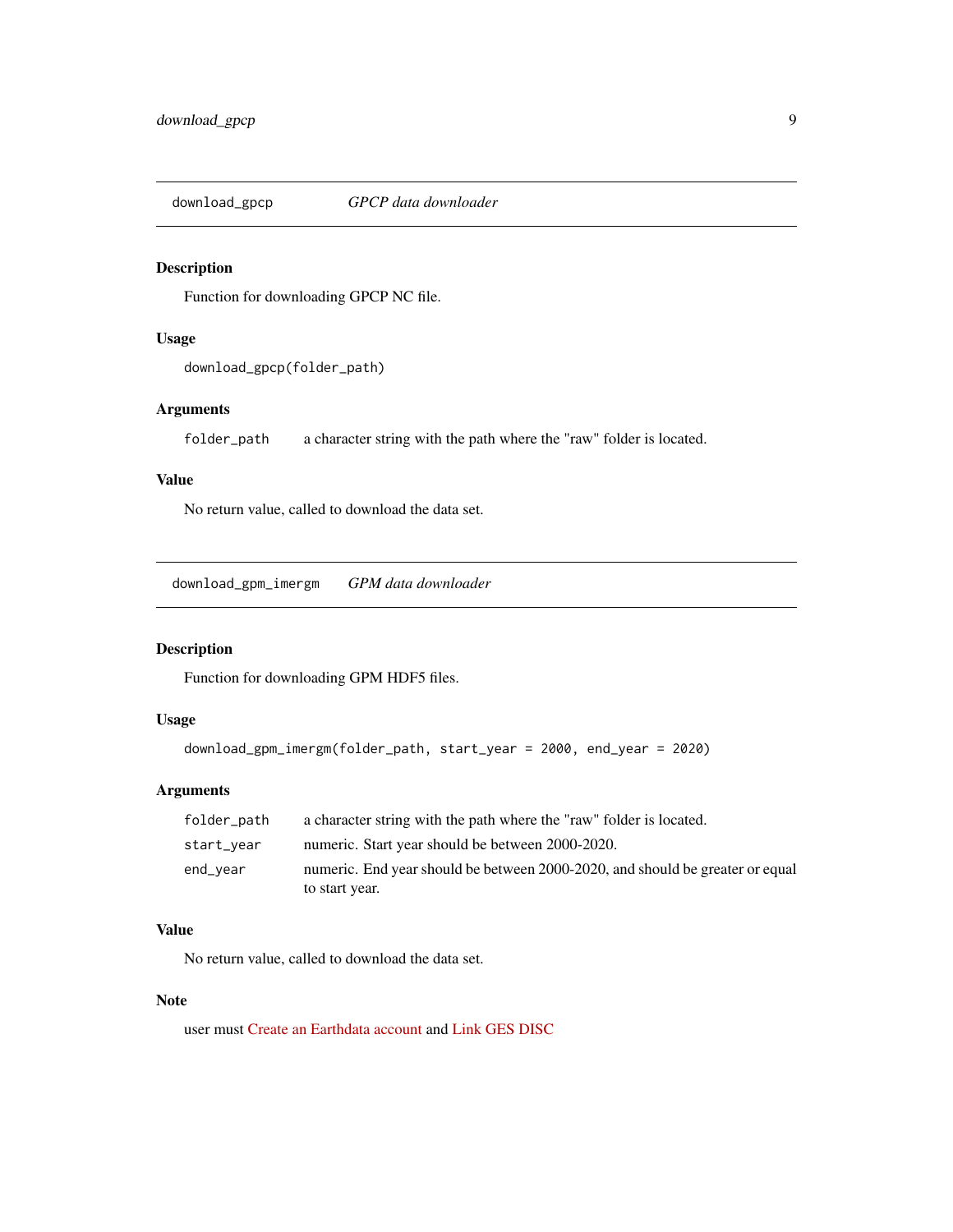<span id="page-9-0"></span>download\_ncep\_doe *NCEP/DOE data downloader*

#### Description

Function for downloading NCEP/DOE NC files.

#### Usage

```
download_ncep_doe(folder_path)
```
## Arguments

folder\_path a character string with the path where the "raw" folder is located.

#### Value

No return value, called to download the data set.

download\_ncep\_ncar *NCEP/NCAR data downloader*

## Description

Function for downloading NCEP/NCAR NC files.

## Usage

download\_ncep\_ncar(folder\_path)

## Arguments

folder\_path a character string with the path where the "raw" folder is located.

## Value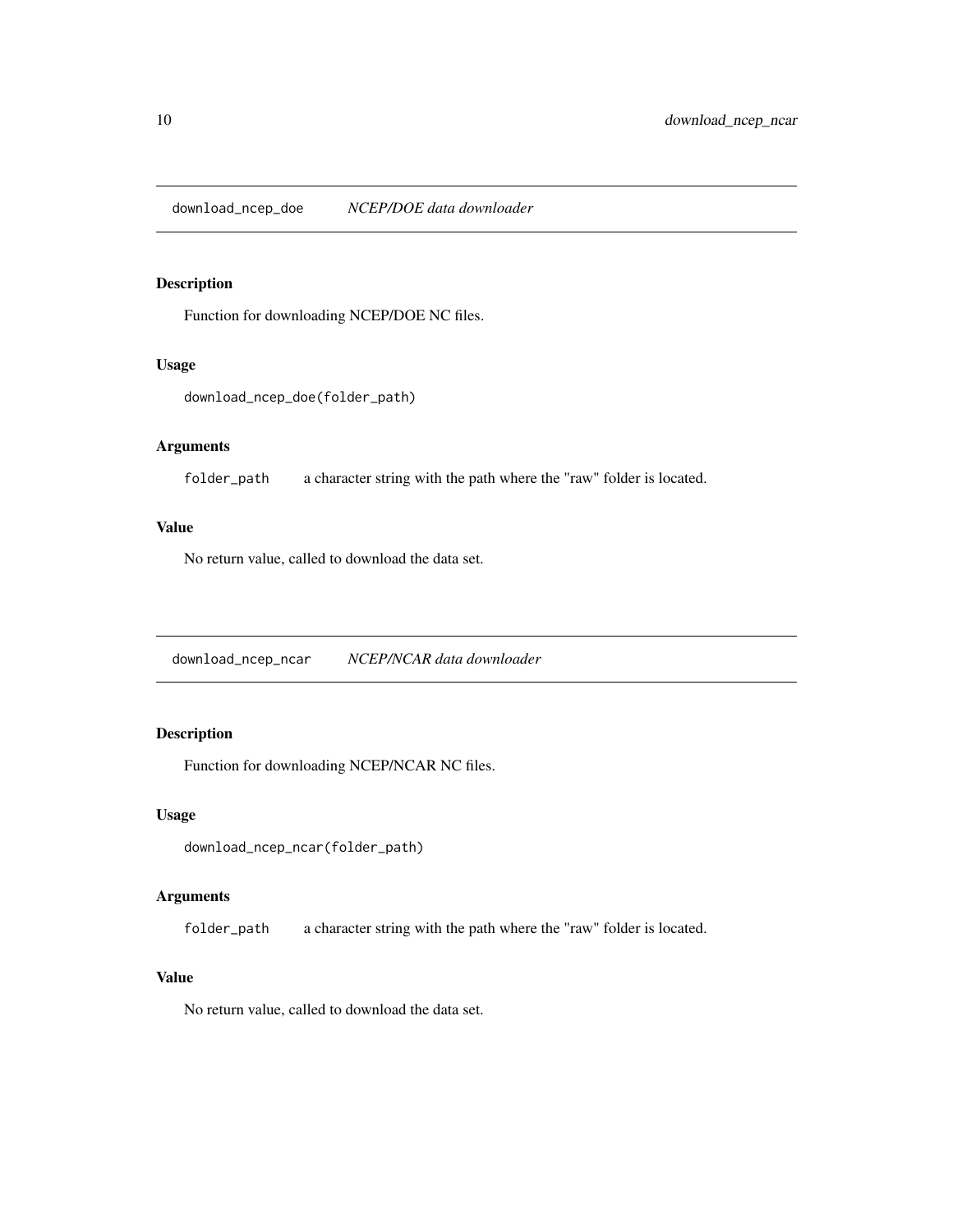<span id="page-10-0"></span>download\_precl *PRECL data downloader*

## Description

Function for downloading PRECL NC file.

#### Usage

```
download_precl(folder_path, resolution = 0.5)
```
## Arguments

| folder_path | a character string with the path where the "raw" folder is located. |
|-------------|---------------------------------------------------------------------|
| resolution  | numeric. Data spatial resolution. Suitable options are:             |
|             | $\cdot$ 0.5 for 0.5 degree.                                         |
|             | $\cdot$ 1 for 1 degree,                                             |
|             | $\cdot$ 2.5 for 2.5 degree.                                         |

## Value

No return value, called to download the data set.

download\_trmm\_3b43 *TRMM data downloader*

## Description

Function for downloading TRMM 3B43 HDF files.

#### Usage

```
download_trmm_3b43(folder_path, start_year = 1998, end_year = 2019)
```
## Arguments

| folder_path | a character string with the path where the "raw" folder is located.           |
|-------------|-------------------------------------------------------------------------------|
| start_vear  | numeric. Start year should be between 1998-2019.                              |
| end_vear    | numeric. End year should be between 1979-2019, and should be greater or equal |
|             | to start year.                                                                |

#### Value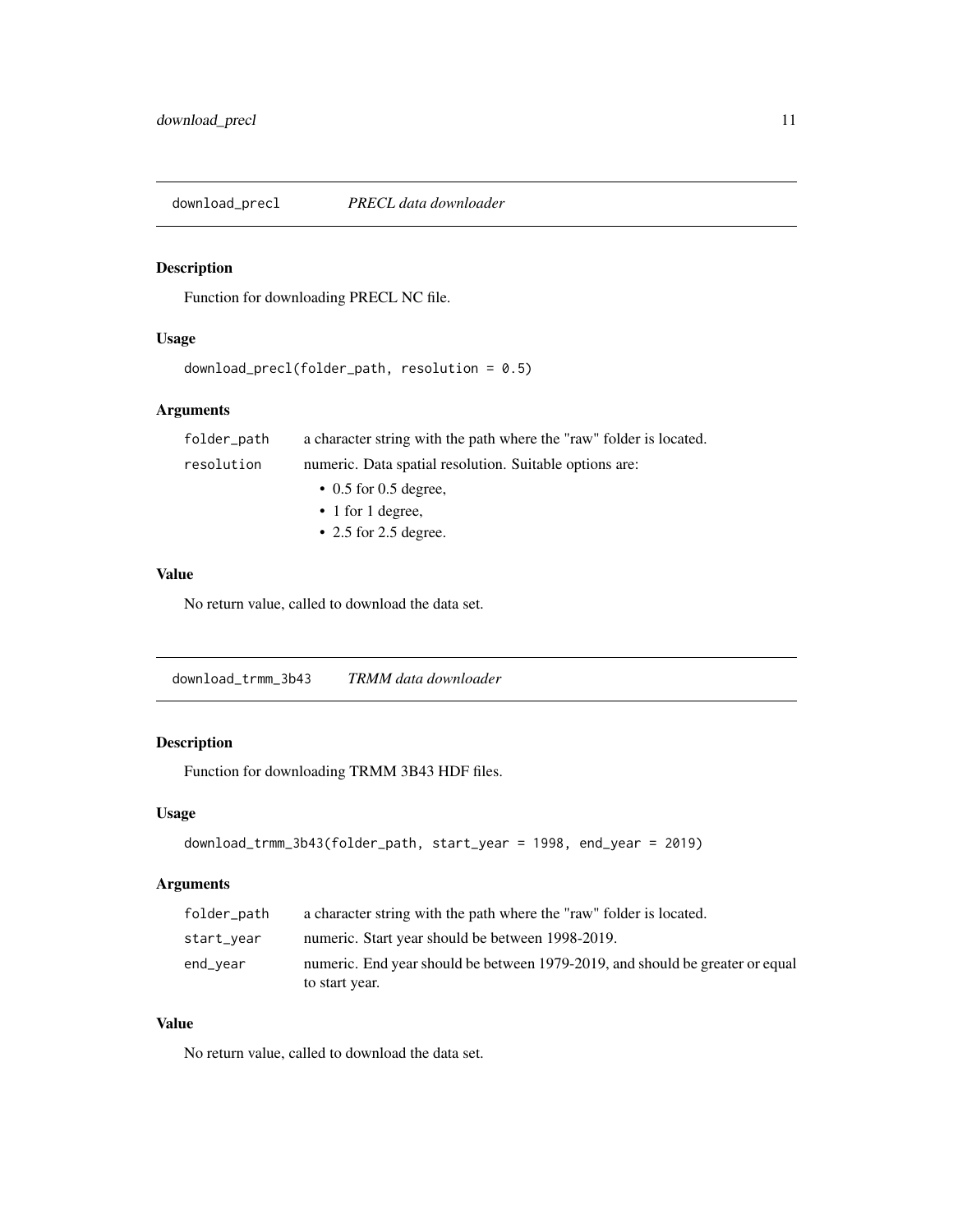## <span id="page-11-0"></span>Note

user must [Create an Earthdata account](https://urs.earthdata.nasa.gov) and [Link GES DISC](https://disc.gsfc.nasa.gov/earthdata-login)

download\_udel *UDEL data downloader*

## Description

Function for downloading UDEL NC file.

## Usage

```
download_udel(folder_path)
```
## Arguments

folder\_path a character string with the path where the "raw" folder is located.

#### Value

No return value, called to download the data set.

dt\_aggregate *Data table aggregation in space*

## Description

Function for upscaling spatial resolution on pRecipe data tables

#### Usage

```
dt_aggregate(data, resolution)
```
#### Arguments

| data       | data.table. A precipitation data table reformatted by pRecipe. |
|------------|----------------------------------------------------------------|
| resolution | numeric. The upscale target resolution.                        |

#### Value

the aggregated data table at the new spatial resolution.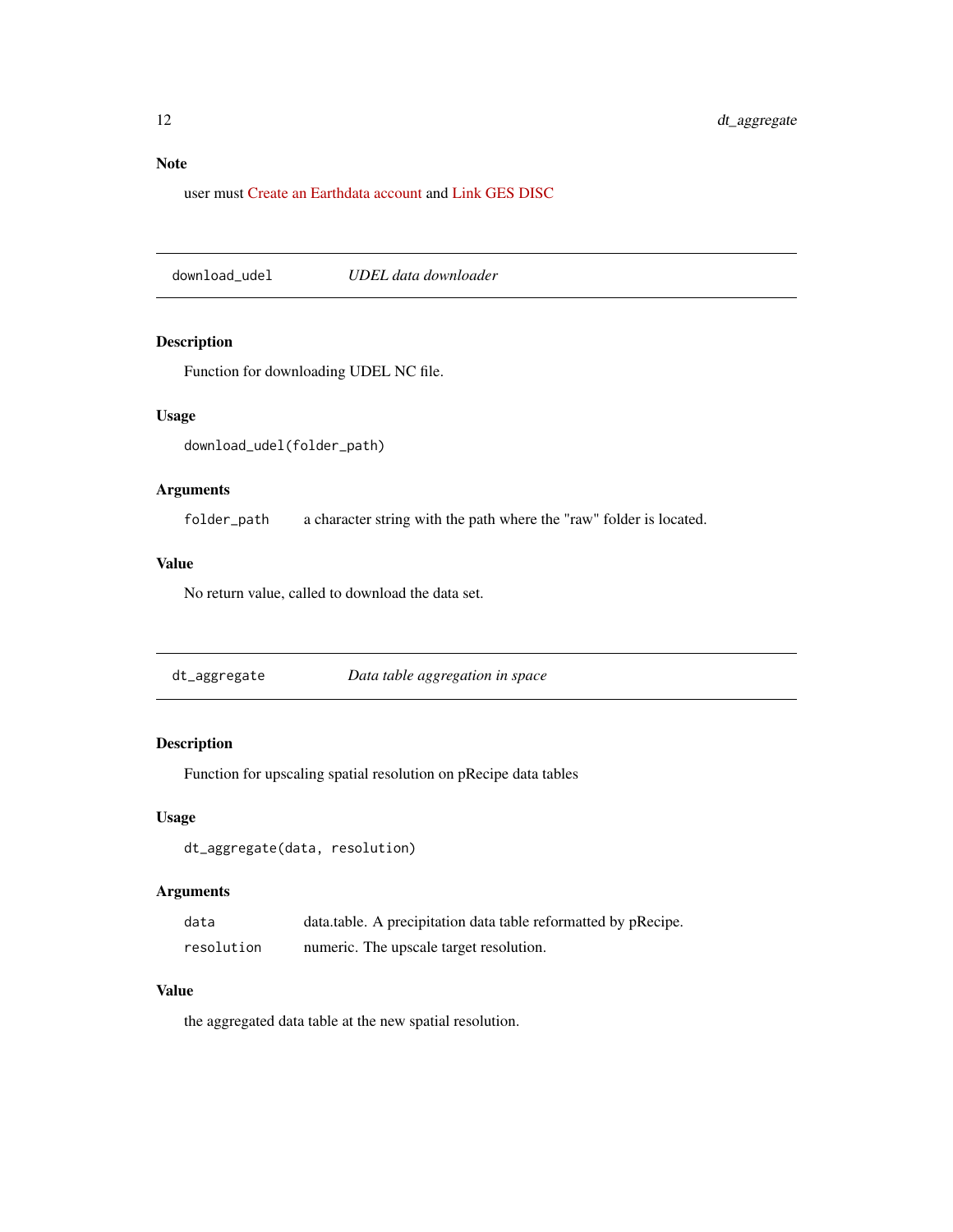<span id="page-12-0"></span>

Function for merging data sets available in pRecipe data table by weighted mean.

#### Usage

```
dt_parallel(dummie_table)
```
#### Arguments

dummie\_table A pRecipe data table with multiple data sets.

#### Value

a data table with the weighted average of the original.

<span id="page-12-1"></span>import\_full\_data *Read precipitation data.table from database*

## Description

The function import\_full\_data imports the requested data sets.

#### Usage

```
import_full_data(name, database_folder_path = "./data/database")
```
#### Arguments

name a character string with the name of the desired data set. Suitable options are:

- "all" for all of the below listed data sets,
- "20cr" for 20CR v3.
- "cmap" for CMAP standard version,
- "cpc" for CPC-Global,
- "cru\_ts" for CRU\_TS v4.05,
- "ghcn" for GHCN-M v2
- "gpcc" for GPCC v2018,
- "gpcp" for GPCP v2.3,
- "gpm\_imergm" for GPM IMERGM Final v06,
- "ncep" for NCEP/NCAR,
- "ncep\_doe" for NCEP/DOE,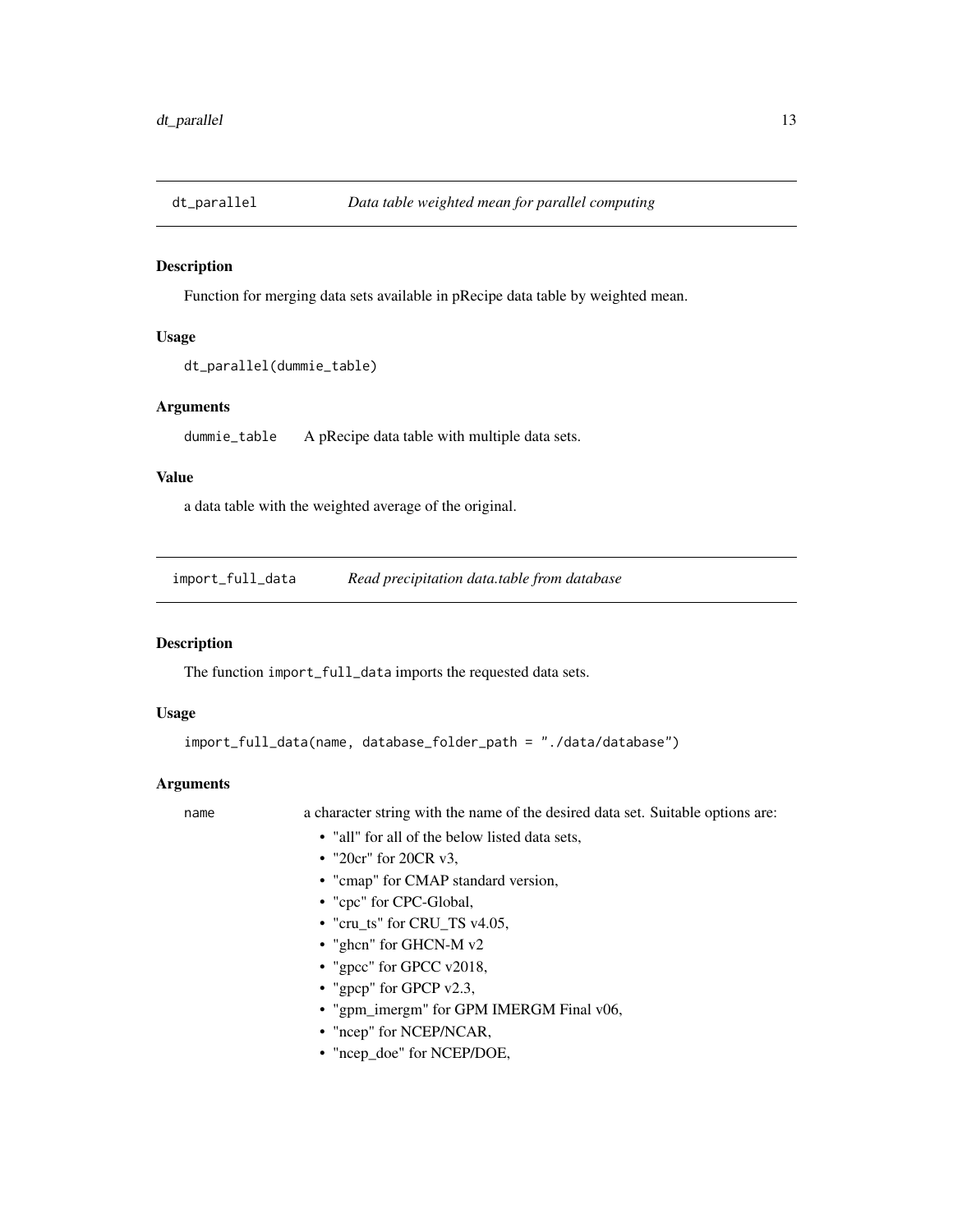```
• "precl" for PRECL,
• "trmm_3b43" for TRMM 3B43 v7,
• "udel" for UDEL v501.
```
<span id="page-13-0"></span>database\_folder\_path

a character string with the path where the "database" folder is located.

#### Value

a data.table with the requested precipitation data sets.

#### Examples

```
## Not run:
x <- import_full_data("all", tempdir())
x <- import_full_data(c("cru_ts", "cpc", "ghcn", "gpcp"), tempdir())
x <- import_full_data(c("gpm_imergm", "trmm_3b43"), tempdir())
## End(Not run)
```
<span id="page-13-1"></span>import\_subset\_data *Read and subset precipitation data sets*

#### Description

The function import\_subset\_data reads and subsets the requested data sets.

#### Usage

```
import_subset_data(
 name,
  start_year,
 end_year,
 bbox,
  database_folder_path = "./data/database"
\lambda
```
#### Arguments

name a character string with the name of the desired data set. Suitable options are:

- "all" for all of the below listed data sets,
- "20cr" for 20CR v3,
- "cmap" for CMAP standard version,
- "cpc" for CPC-Global,
- "cru\_ts" for CRU\_TS v4.05,
- "ghcn" for GHCN-M v2
- "gpcc" for GPCC v2018,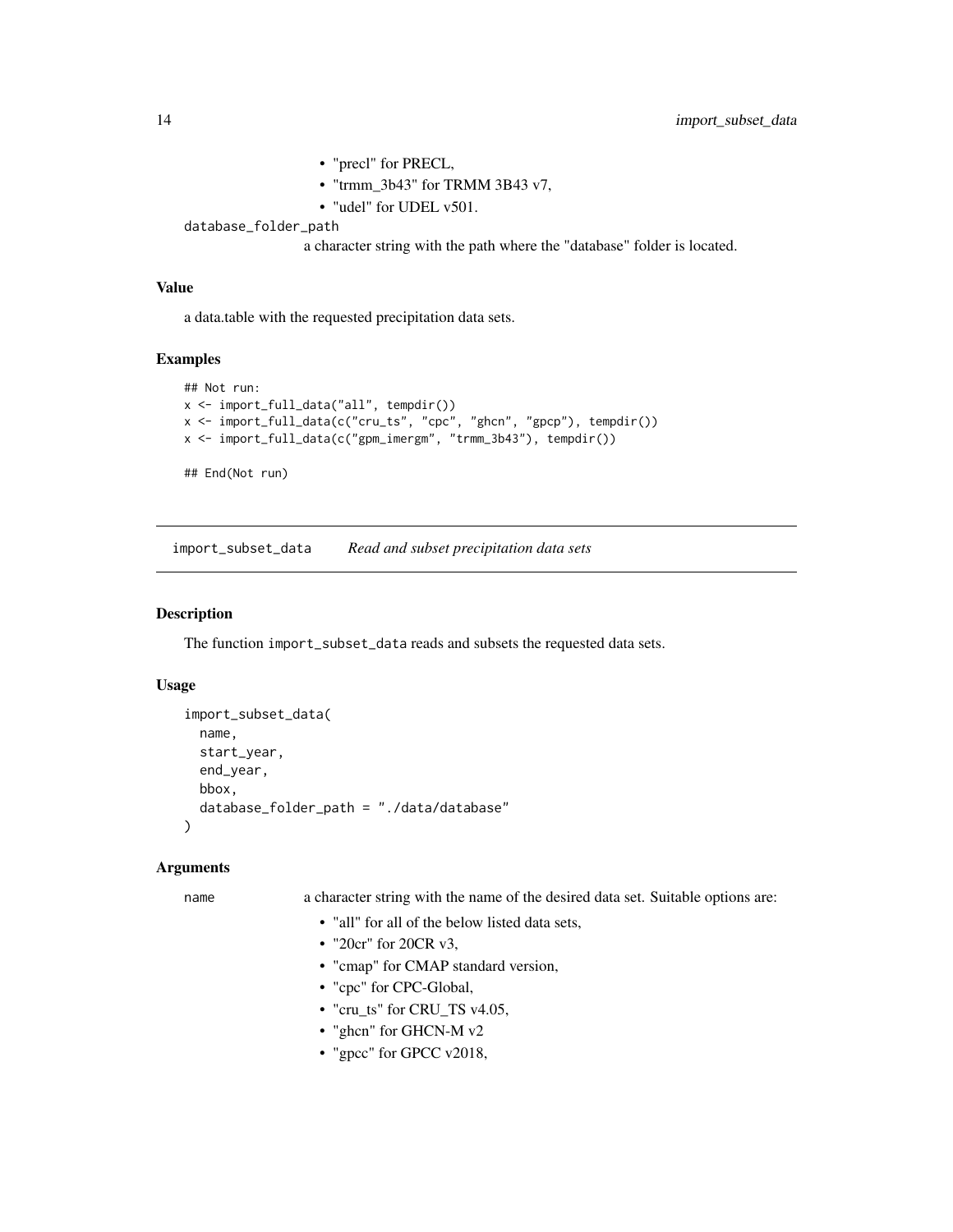<span id="page-14-0"></span>

|                      | • "gpcp" for GPCP $v2.3$ ,                                               |
|----------------------|--------------------------------------------------------------------------|
|                      | • "gpm_imergm" for GPM IMERGM Final v06,                                 |
|                      | • "ncep" for NCEP/NCAR,                                                  |
|                      | • "ncep_doe" for NCEP/DOE,                                               |
|                      | • "precl" for PRECL,                                                     |
|                      | • "trmm $3b43$ " for TRMM $3B43$ v7,                                     |
|                      | • "udel" for UDEL $v501$ .                                               |
| start_year           | numeric.                                                                 |
| end_year             | numeric.                                                                 |
| bbox                 | numeric vector. Bounding box in the form: (xmin, ymin, xmax, ymax).      |
| database_folder_path |                                                                          |
|                      | a character string with the path where the "database" folder is located. |

#### Value

a data.table with the requested data sets subset

#### Examples

```
## Not run:
x <- import_subset_data(c("cru_ts", "cpc", "ghcn", "gpcp"), 2000, 2009,
c(12.24, 48.56, 18.85, 51.12), tempdir())
## End(Not run)
```
merge\_1836\_1890 *Data integrator for 1836\_1890*

#### Description

Function for merging the data sets overlapping by time periods.

#### Usage

```
merge_1836_1890(folder_path)
```
## Arguments

folder\_path a character string with the path to the "database" folder.

#### Value

No return value, called for side effects.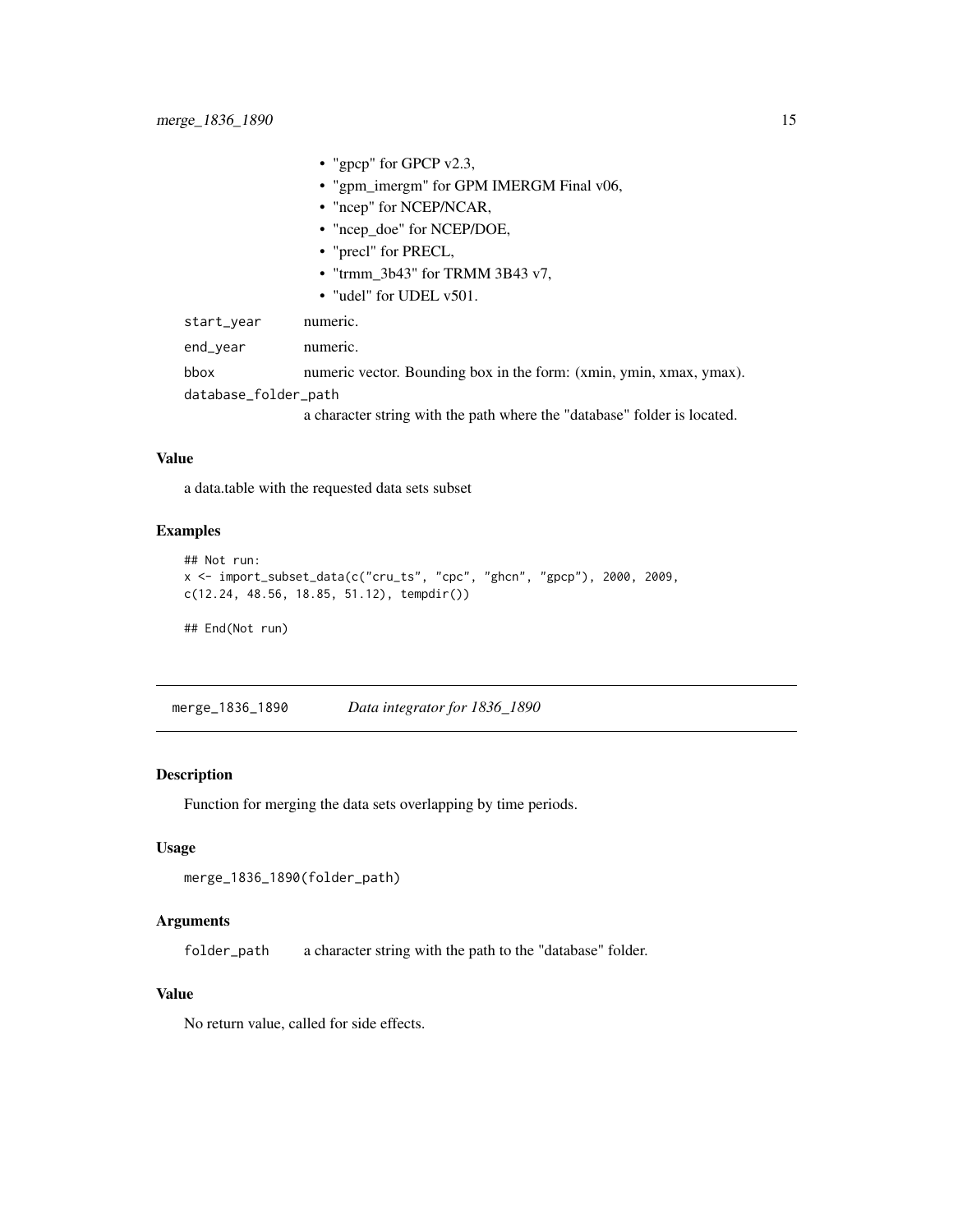<span id="page-15-0"></span>

Function for merging the data sets overlapping by time periods.

#### Usage

```
merge_1891_2020(folder_path)
```
## Arguments

folder\_path a character string with the path to the "database" folder.

#### Value

No return value, called for side effects.

merge\_time *Data integrator.*

## Description

Function for merging the available data sets of a given year by weighted average.

#### Usage

```
merge_time(database_folder_path = "./data/database")
```
#### Arguments

database\_folder\_path a character string with the path to the "database" folder.

#### Value

No return value, called to merge all available data sets into one.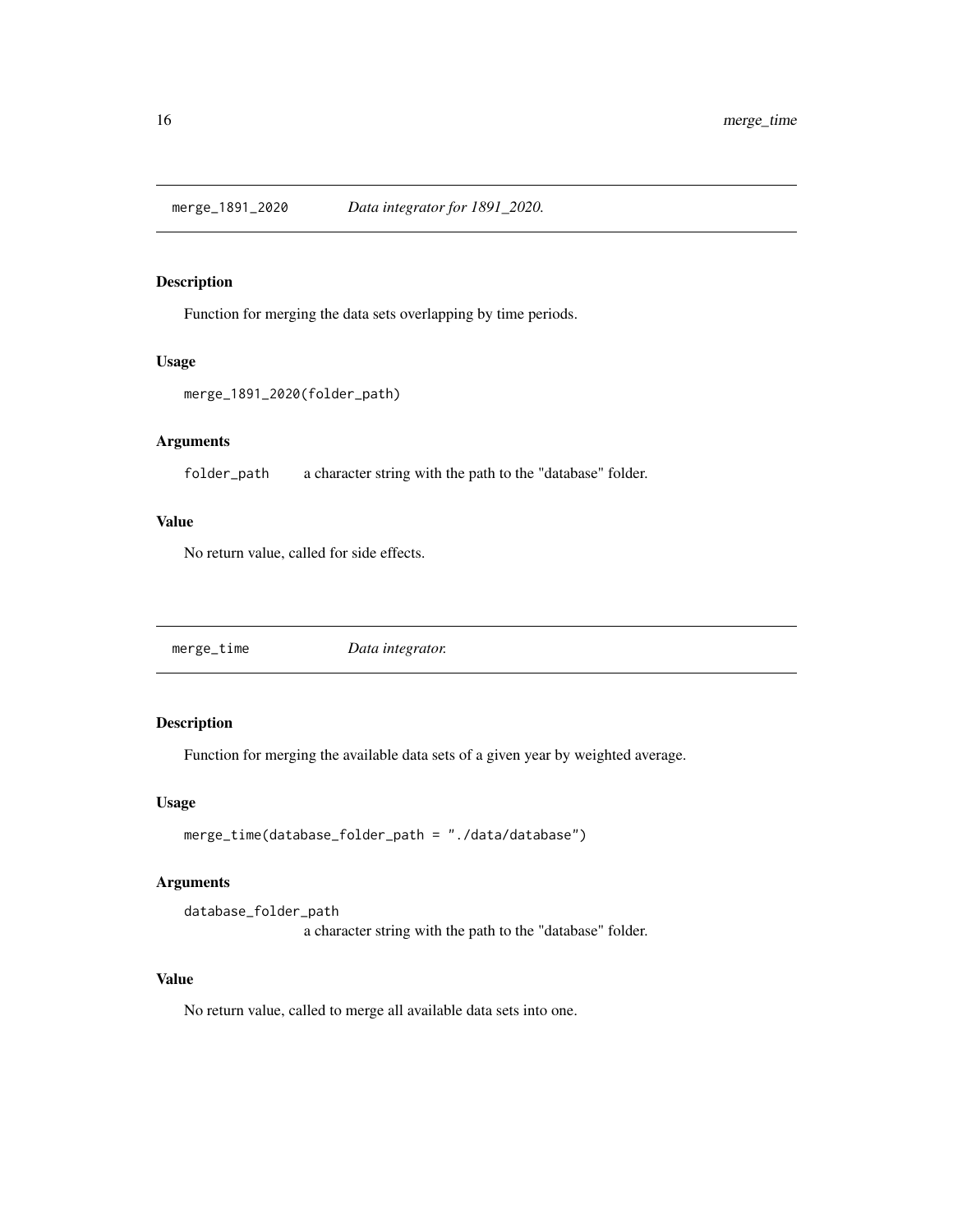<span id="page-16-0"></span>

Function for plotting (bar plot) monthly area averaged precipitation.

## Usage

plot\_bar(x)

## Arguments

x a pRecipe data.table.

#### Value

ggplot object

|--|

## Description

Function for plotting (box plot) monthly area averaged precipitation.

## Usage

plot\_box(x)

## Arguments

x a pRecipe data.table.

#### Value

ggplot object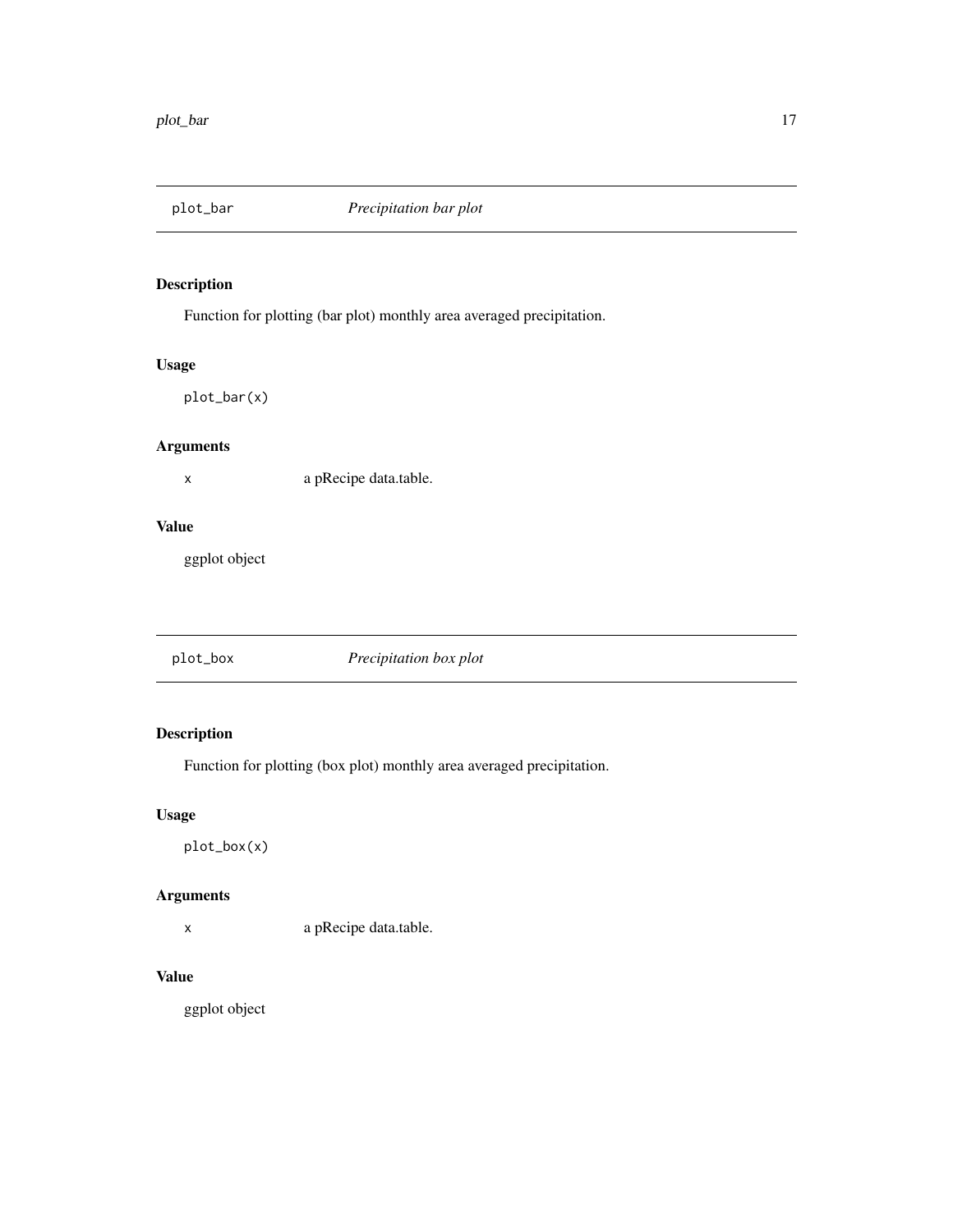<span id="page-17-0"></span>

Function for plotting monthly time-series of area averaged precipitation.

## Usage

plot\_line(x)

## Arguments

x a pRecipe data.table.

#### Value

ggplot object

plot\_map *Precipitation map*

## Description

Function for plotting precipitation maps.

## Usage

plot\_map(x, monthly = FALSE)

## Arguments

|         | a pRecipe data.table.                              |
|---------|----------------------------------------------------|
| monthly | logical. If TRUE will generate one plot per month. |

## Value

list with ggplot objects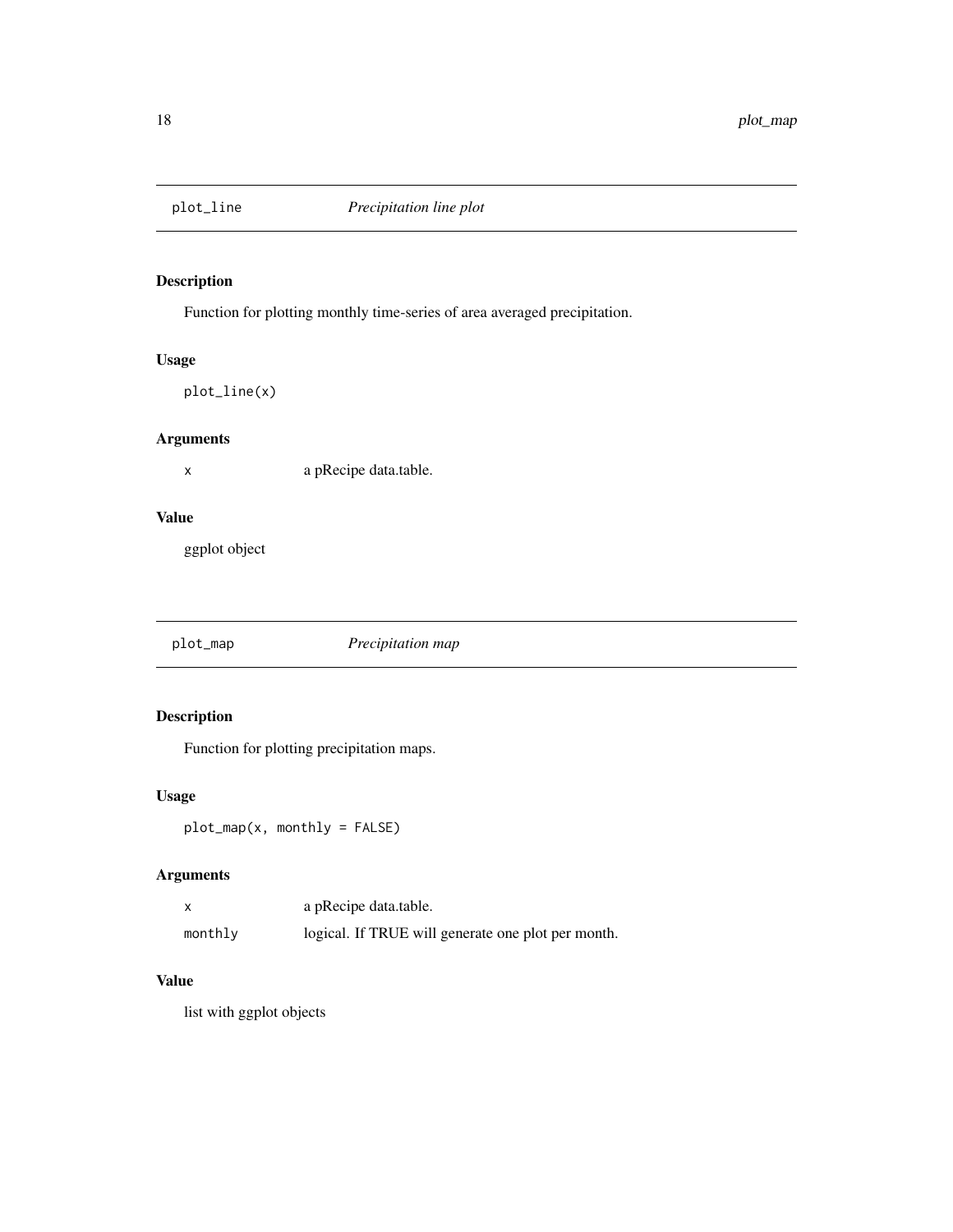<span id="page-18-0"></span>

Function for plotting monthly precipitation matrices.

#### Usage

```
plot_matrix(x)
```
## Arguments

x a pRecipe data.table.

#### Value

list with ggplot objects

reformat\_20cr *20CR data reformatter*

## Description

Function for reading 20CR NC files, and reformatting them into data.table which is stored in an .Rds file.

## Usage

```
reformat_20cr(folder_path)
```
## Arguments

folder\_path a character string with the path to the "raw" folder.

#### Value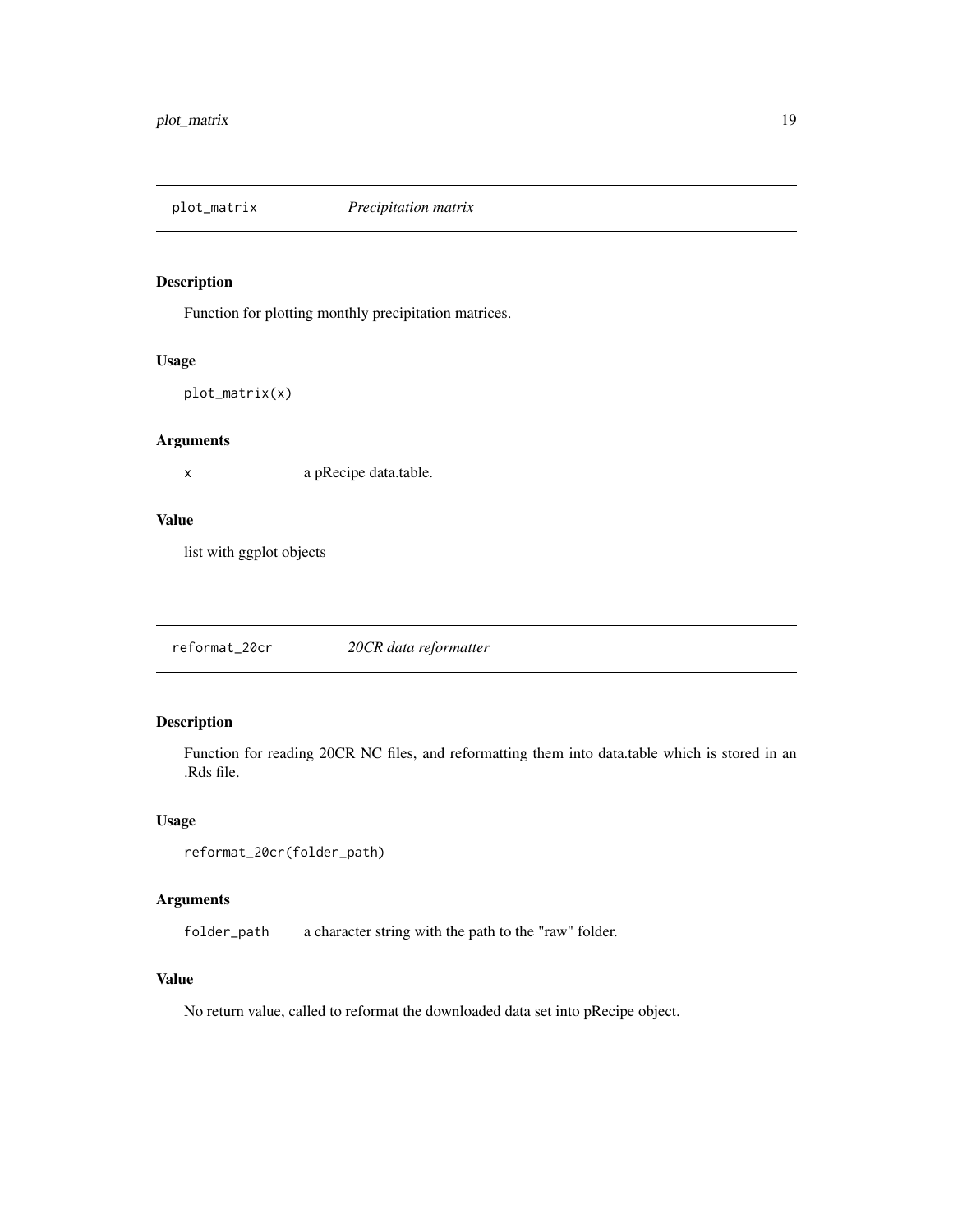<span id="page-19-0"></span>

Function for reformatting all of the available data sets.

#### Usage

```
reformat_all(folder_path)
```
## Arguments

folder\_path a character string with the path to the "raw" folder.

#### Value

No return value, called to reformat the downloaded data sets into pRecipe objects.

reformat\_cmap *CMAP data reformatter*

#### Description

Function for reading CMAP NC files, and reformatting them into data.table which is stored in an .Rds file.

#### Usage

```
reformat_cmap(folder_path)
```
## Arguments

folder\_path a character string with the path to the "raw" folder.

#### Value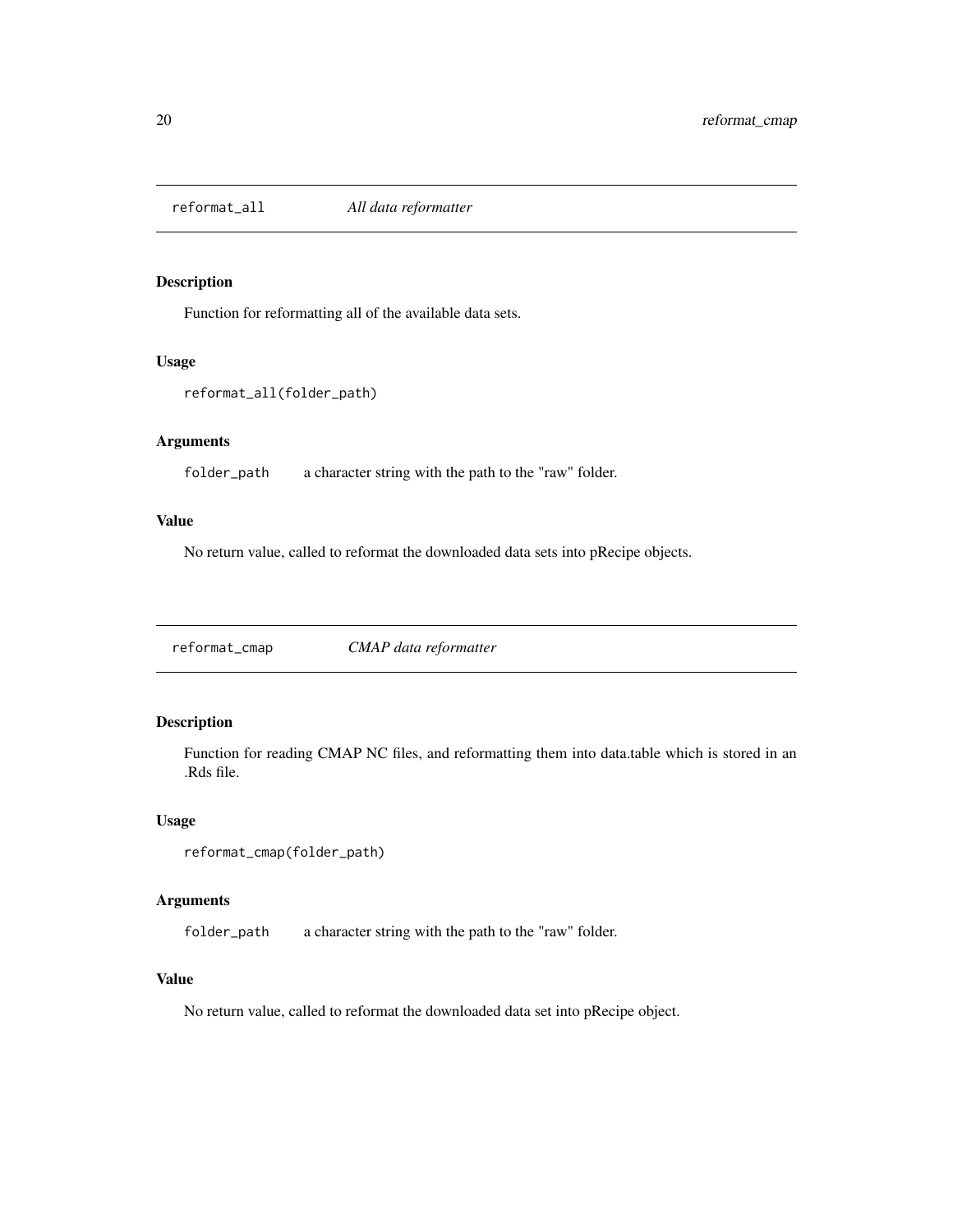<span id="page-20-0"></span>

Function for reading CPC-GLOBAL NC files, and reformatting them into data.table which is stored in an .Rds file.

#### Usage

```
reformat_cpc(folder_path)
```
## Arguments

folder\_path a character string with the path to the "raw" folder.

#### Value

No return value, called to reformat the downloaded data set into pRecipe object.

reformat\_cru\_ts *CRU data reformatter*

## Description

Function for reading CRU\_TS NC.GZ file, and reformatting them into data.table which is stored in an .Rds file.

#### Usage

```
reformat_cru_ts(folder_path)
```
#### Arguments

folder\_path a character string with the path to the "raw" folder.

#### Value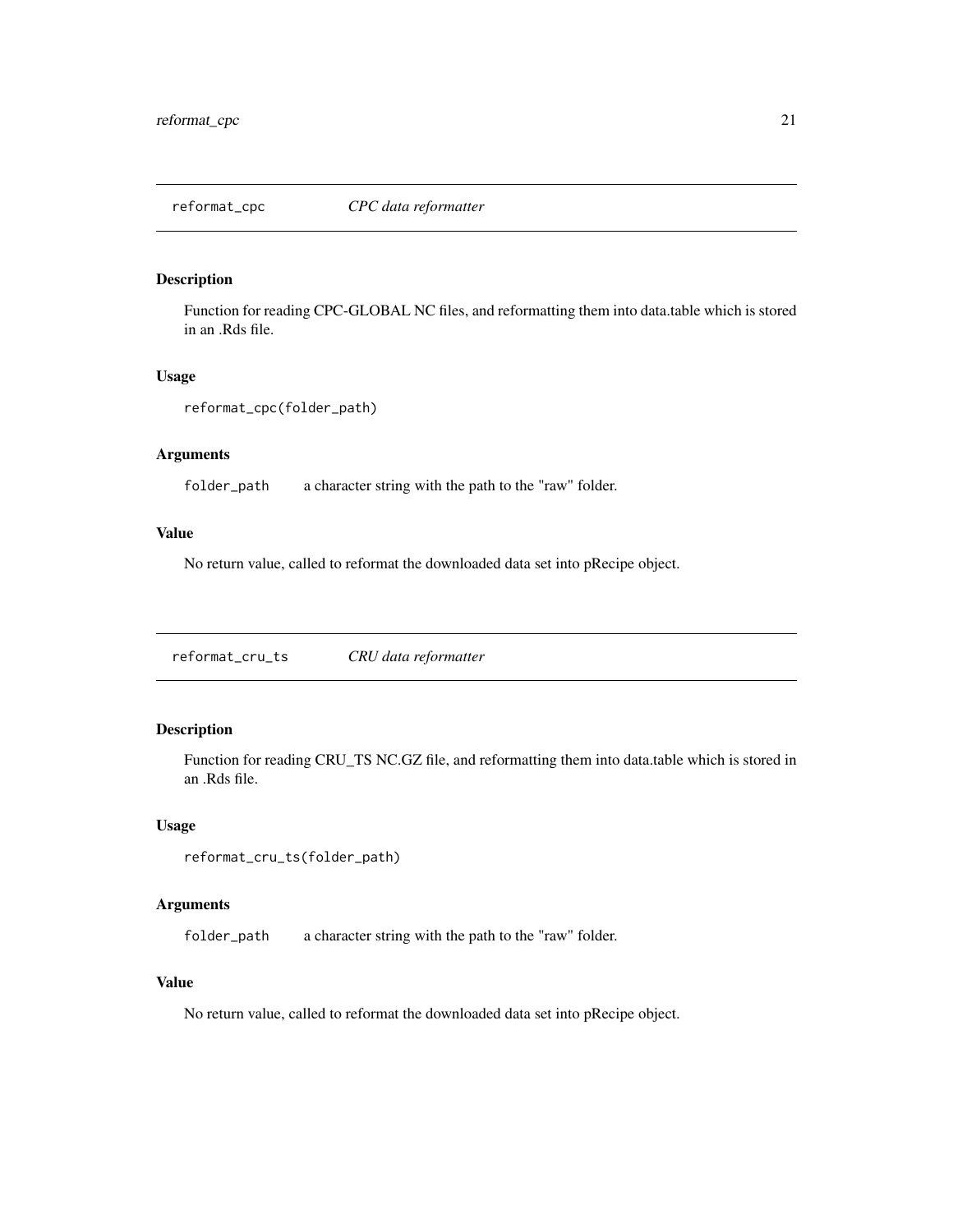<span id="page-21-1"></span><span id="page-21-0"></span>

The function reformat\_data reformats the data sets into monthly total precipitation data.tables at 0.5 degree resolution.

#### Usage

```
reformat_data(raw_folder_path = "./data/raw", name = "all")
```
#### Arguments

raw\_folder\_path

a character string with the path where the "raw" folder is located.

name a character string with the name of the desired data set. Suitable options are:

- "all" for all of the below listed data sets (default),
- "20cr" for 20CR v3,
- "cmap" for CMAP standard version,
- "cpc" for CPC-Global,
- "cru\_ts" for CRU\_TS v4.05,
- "ghcn" for GHCN-M v2
- "gpcc" for GPCC v2018,
- "gpcp" for GPCP v2.3,
- "gpm\_imergm" for GPM IMERGM Final v06,
- "ncep" for NCEP/NCAR,
- "ncep\_doe" for NCEP/DOE,
- "precl" for PRECL,
- "trmm\_3b43" for TRMM 3B43 v7,
- "udel" for UDEL v501.

#### Value

No return value, called to reformat the downloaded data sets into pRecipe objects.

#### Examples

```
## Not run:
reformat_data(tempdir())
reformat_data(tempdir(), c("gpm_imergm", "trmm_3b43"))
```
## End(Not run)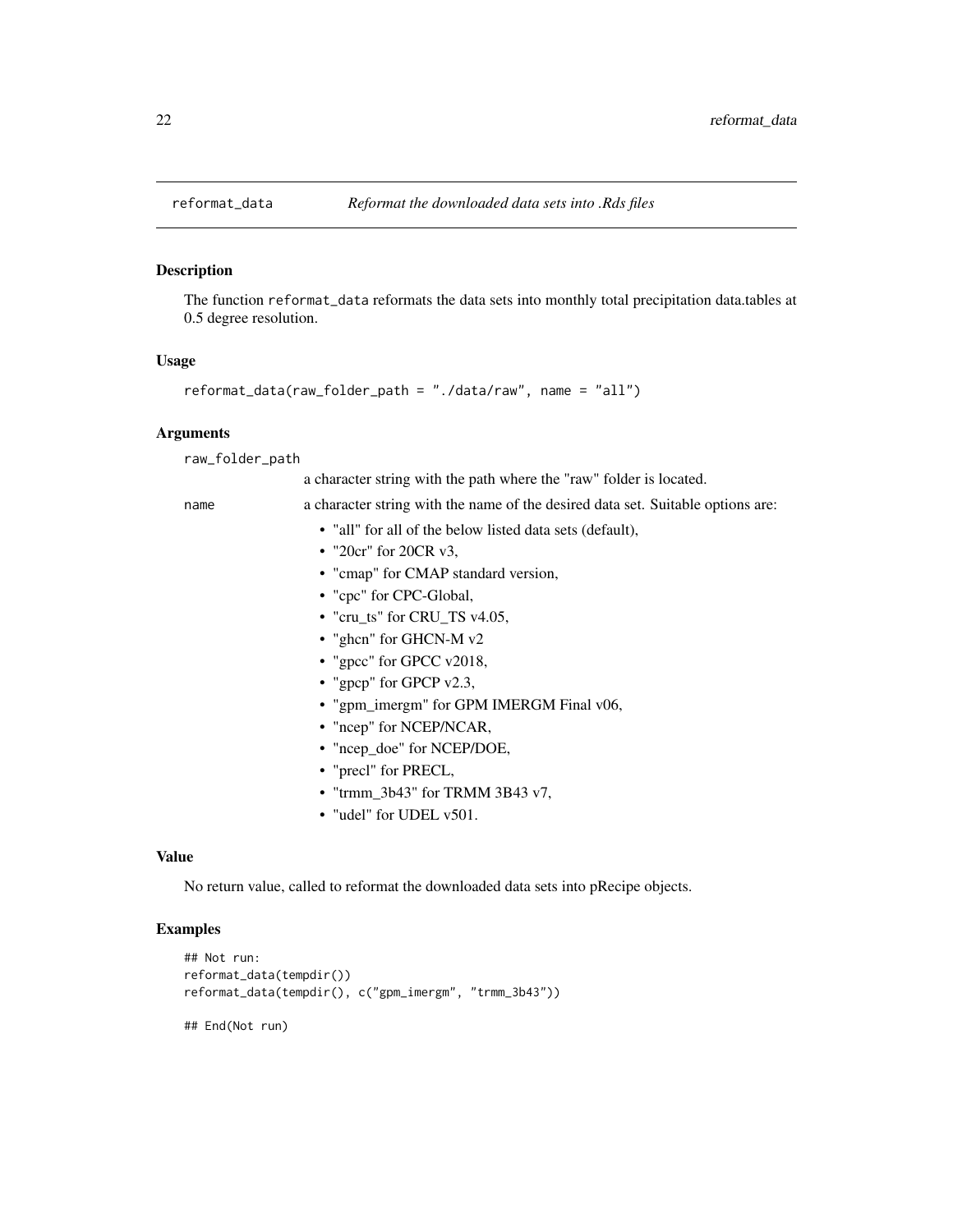<span id="page-22-0"></span>reformat\_ghcn *GHCN-M data reformatter*

## Description

Function for reading GHCN-M NC file, and reformatting them into data.table which is stored in an .Rds file.

#### Usage

```
reformat_ghcn(folder_path)
```
## Arguments

folder\_path a character string with the path to the "raw" folder.

#### Value

No return value, called to reformat the downloaded data set into pRecipe object.

reformat\_gpcc *GPCC data reformatter*

## Description

Function for reading GPCC NC file, and reformatting them into data.table which is stored in an .Rds file.

#### Usage

```
reformat_gpcc(folder_path)
```
#### Arguments

folder\_path a character string with the path to the "raw" folder.

#### Value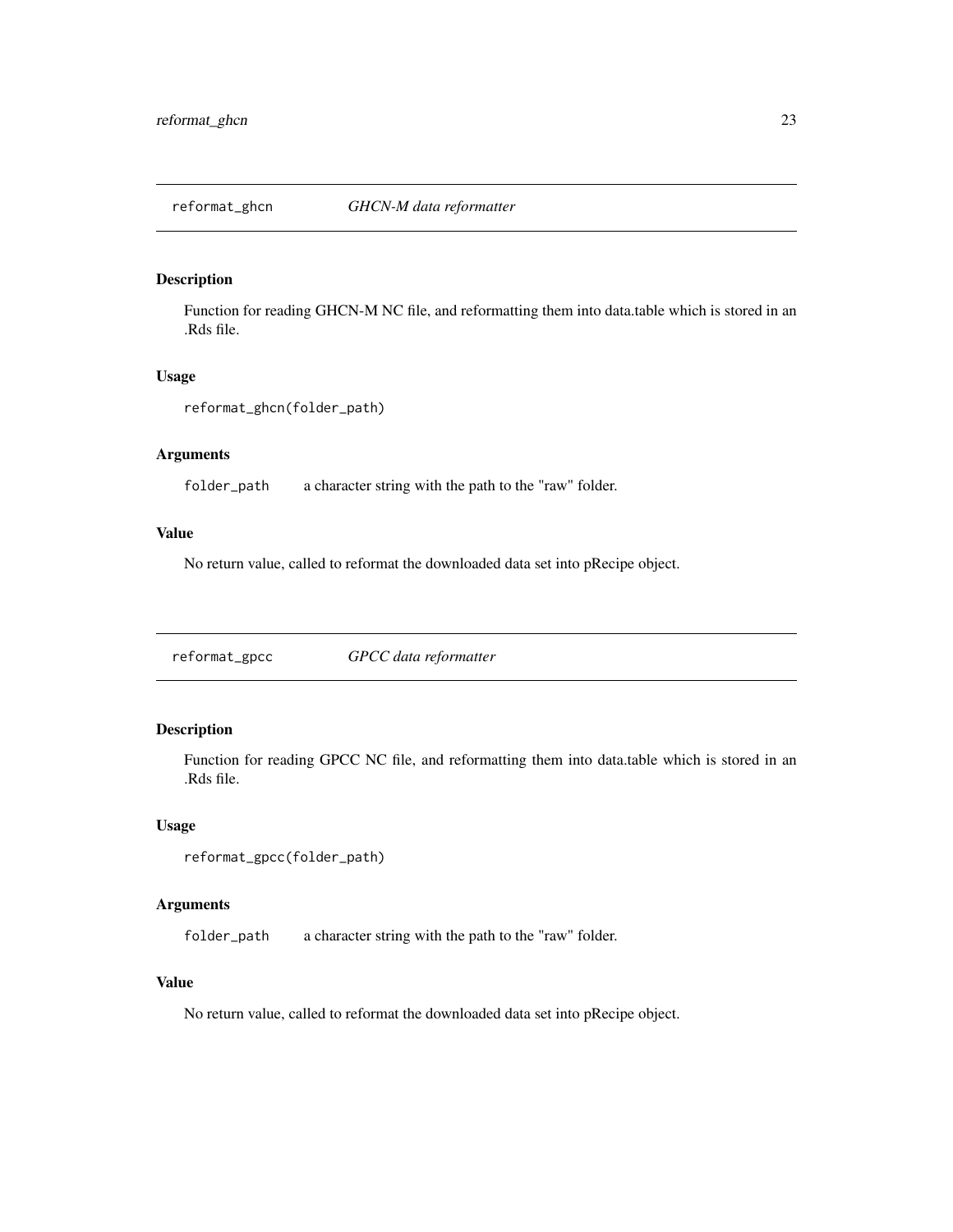<span id="page-23-0"></span>

Function for reading GPCP NC file, and reformatting them into data.table which is stored in an .Rds file.

#### Usage

```
reformat_gpcp(folder_path)
```
## Arguments

folder\_path a character string with the path to the "raw" folder.

#### Value

No return value, called to reformat the downloaded data set into pRecipe object.

reformat\_gpm\_imergm *GPM data reformatter*

## Description

Function for reading GPM HDF5 files, and reformatting them into data.table which is stored in an .Rds file.

#### Usage

```
reformat_gpm_imergm(folder_path)
```
#### Arguments

folder\_path a character string with the path to the "raw" folder.

#### Value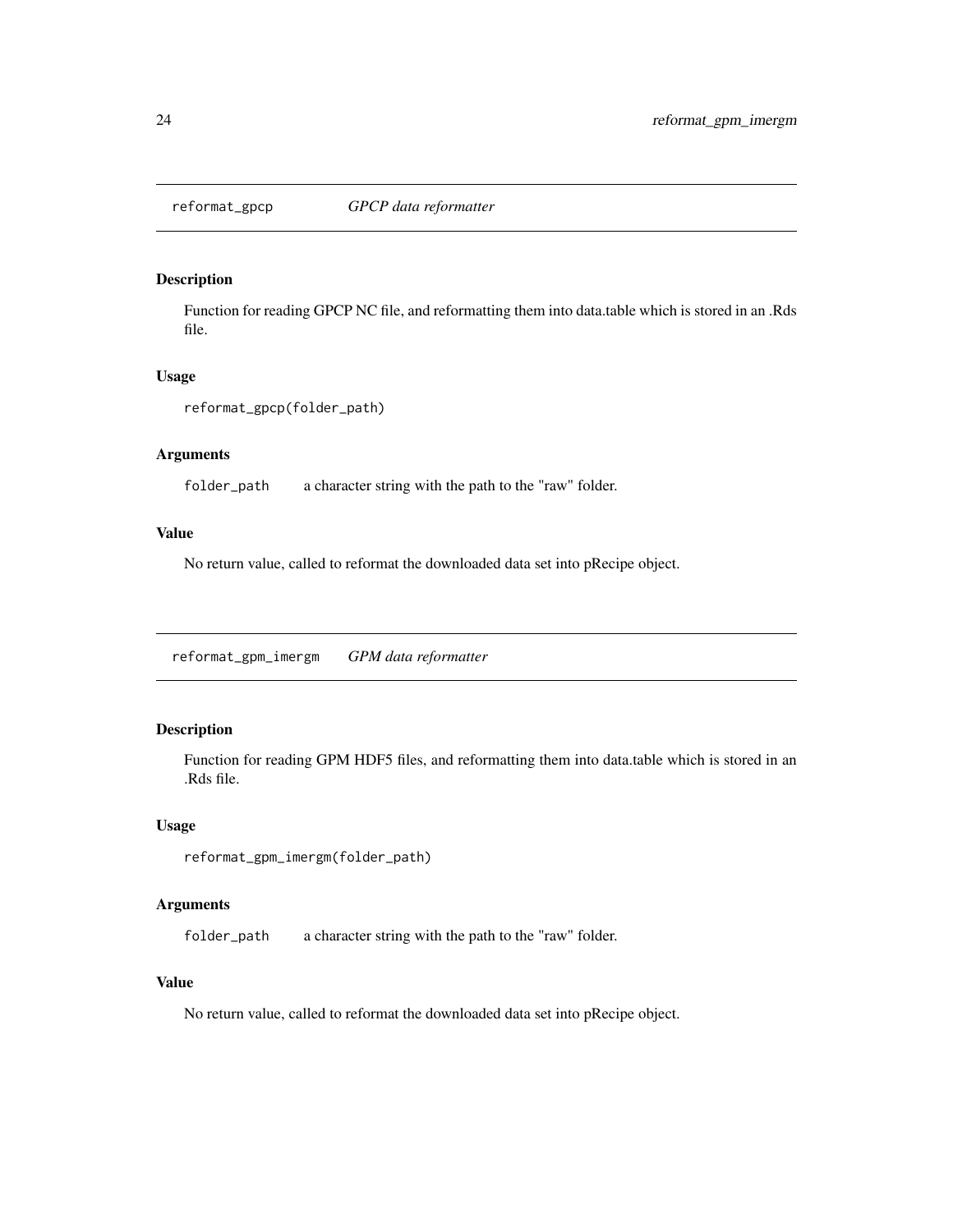<span id="page-24-0"></span>Function for reading NCEP/DOE NC files, and reformatting them into data.table which is stored in an .Rds file.

#### Usage

reformat\_ncep\_doe(folder\_path)

## Arguments

folder\_path a character string with the path to the "raw" folder.

#### Value

No return value, called to reformat the downloaded data set into pRecipe object.

reformat\_ncep\_ncar *NCEP/NCAR data reformatter*

#### Description

Function for reading NCEP/NCAR NC files, and reformatting them into data.table which is stored in an .Rds file.

#### Usage

```
reformat_ncep_ncar(folder_path)
```
#### Arguments

folder\_path a character string with the path to the "raw" folder.

#### Value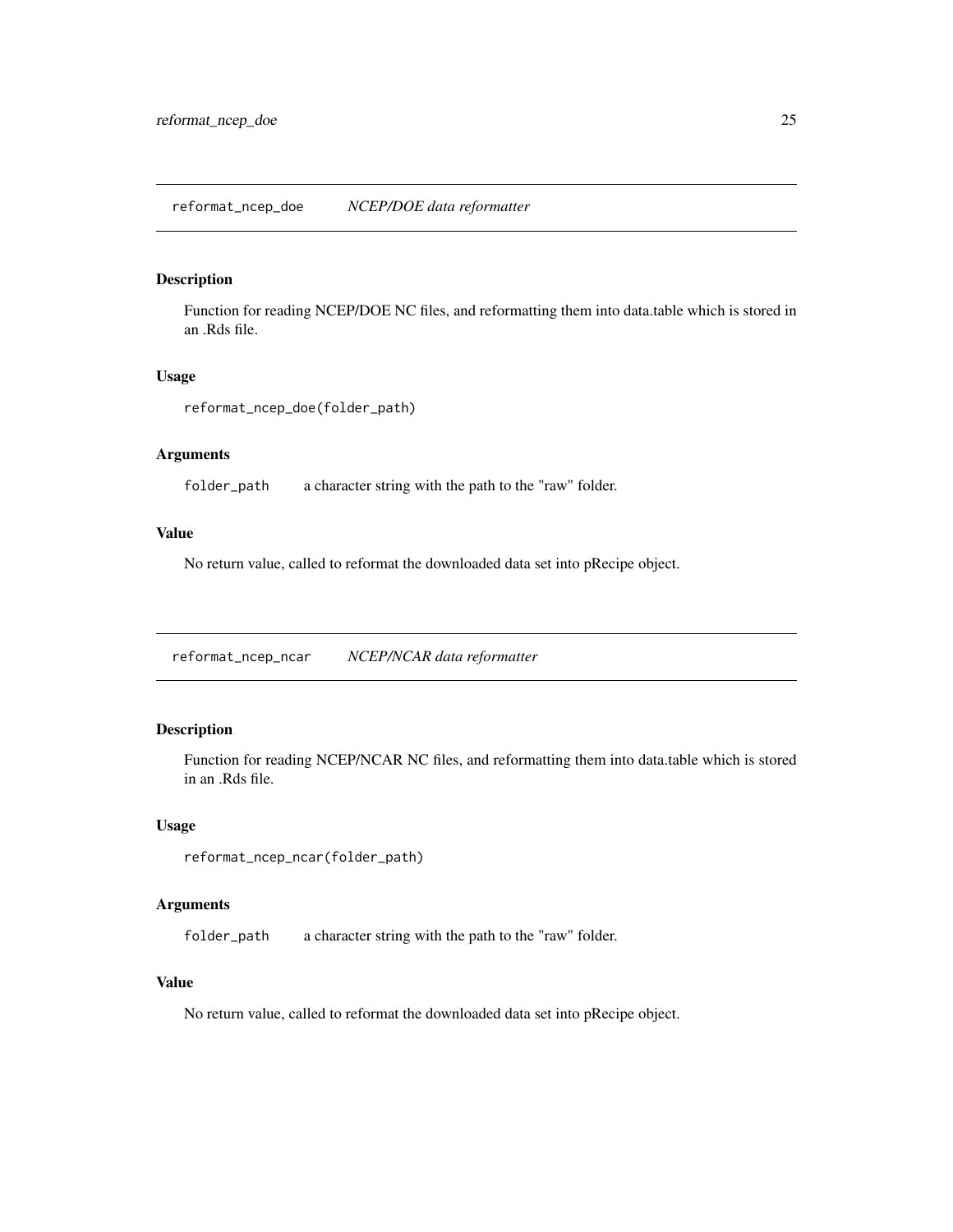<span id="page-25-0"></span>reformat\_precl *PRECL data reformatter*

#### Description

Function for reading PRECL NC file, and reformatting them into data.table which is stored in an .Rds file.

#### Usage

```
reformat_precl(folder_path)
```
## Arguments

folder\_path a character string with the path to the "raw" folder.

#### Value

No return value, called to reformat the downloaded data set into pRecipe object.

reformat\_trmm\_3b43 *TRMM data reformatter*

## Description

Function for reading TRMM 3B43 HDF files, and reformatting them into data.table which is stored in an .Rds file.

#### Usage

```
reformat_trmm_3b43(folder_path)
```
#### Arguments

folder\_path a character string with the path to the "raw" folder.

#### Value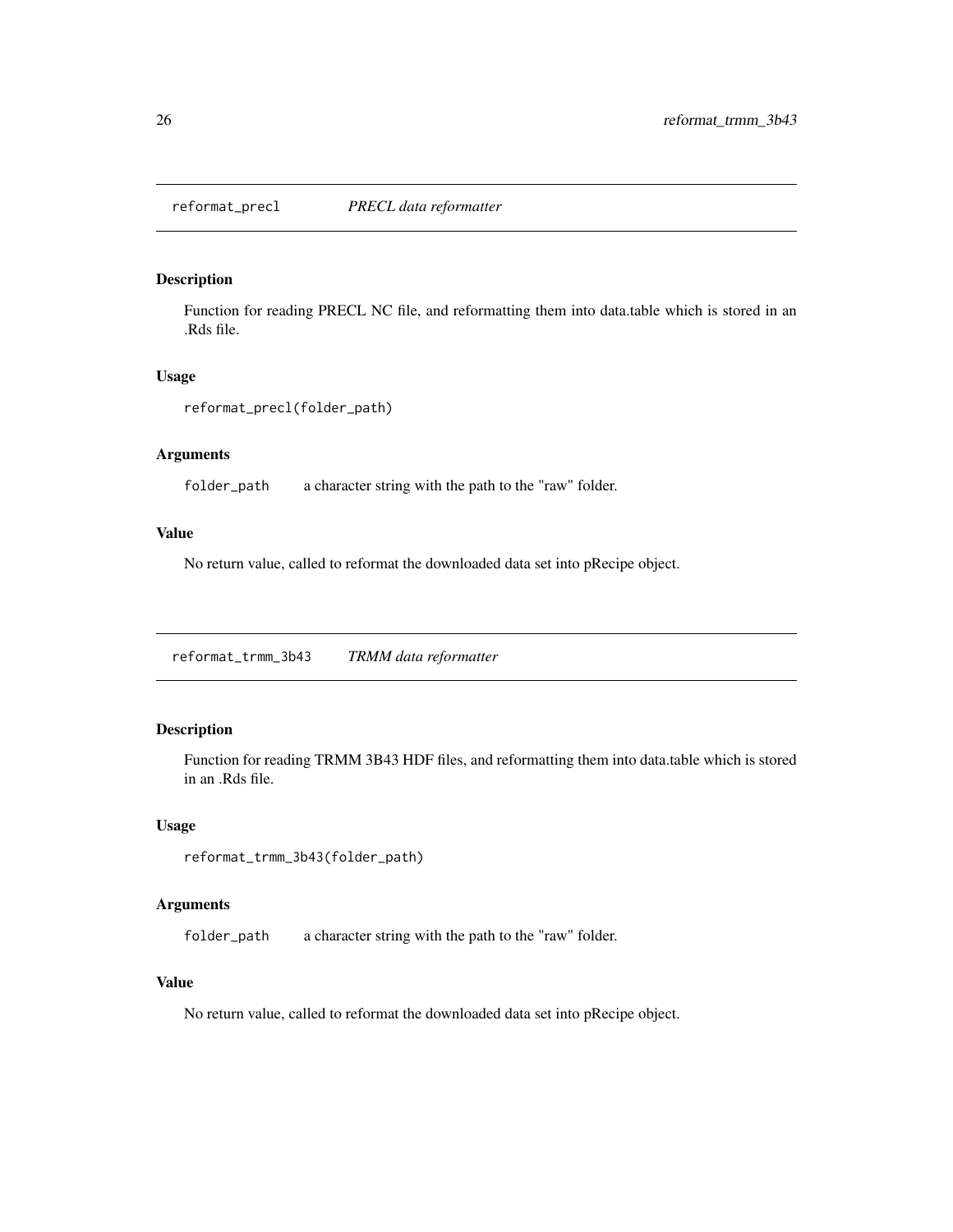<span id="page-26-0"></span>Function for reading UDEL NC file, and reformatting them into data.table which is stored in an .Rds file.

#### Usage

```
reformat_udel(folder_path)
```
## Arguments

folder\_path a character string with the path to the "raw" folder.

#### Value

No return value, called to reformat the downloaded data set into pRecipe object.

resample\_data *Resampling precipitation data sets*

## Description

The function resample\_data resamples the imported data.

#### Usage

```
resample_data(x, yearly = TRUE, resolution)
```
## Arguments

| $\mathsf{X}$ | a pRecipe data.table imported using import_full_data or import_subset_data. |
|--------------|-----------------------------------------------------------------------------|
| vearly       | logical. If TRUE (default) monthly data will be aggregated into yearly.     |
| resolution   | numeric. Desired spatial resolution (original is 0.5)                       |

#### Value

a data.table with the resampled data sets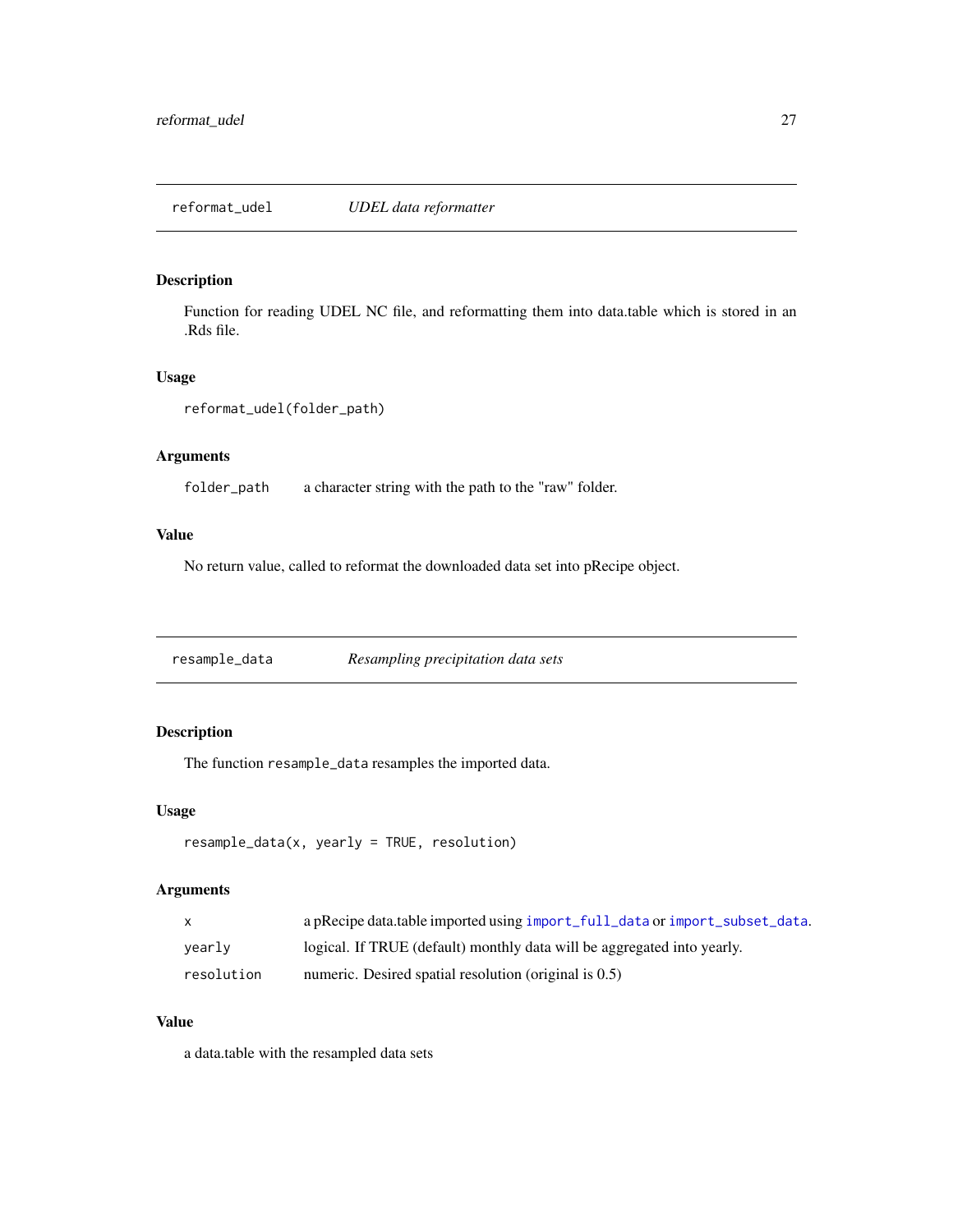## Examples

```
## Not run:
x <- import_full_data(c("cru_ts", "cpc", "ghcn", "gpcp"), tempdir())
y <- resample_data(x, yearly = FALSE, 5)
z <- resample_data(x, yearly = TRUE, 2.5)
## End(Not run)
```
sd\_20cr *Download and reformat ensemble spread of 20CR v3 for 1836-1890*

## Description

Function for downloading and reformatting 20cr sd values between 1836 and 1890.

#### Usage

sd\_20cr(destination)

## Arguments

destination a character string with the path to the "integration/aux" folder.

#### Value

No return value, called for side effects.

<span id="page-27-0"></span>